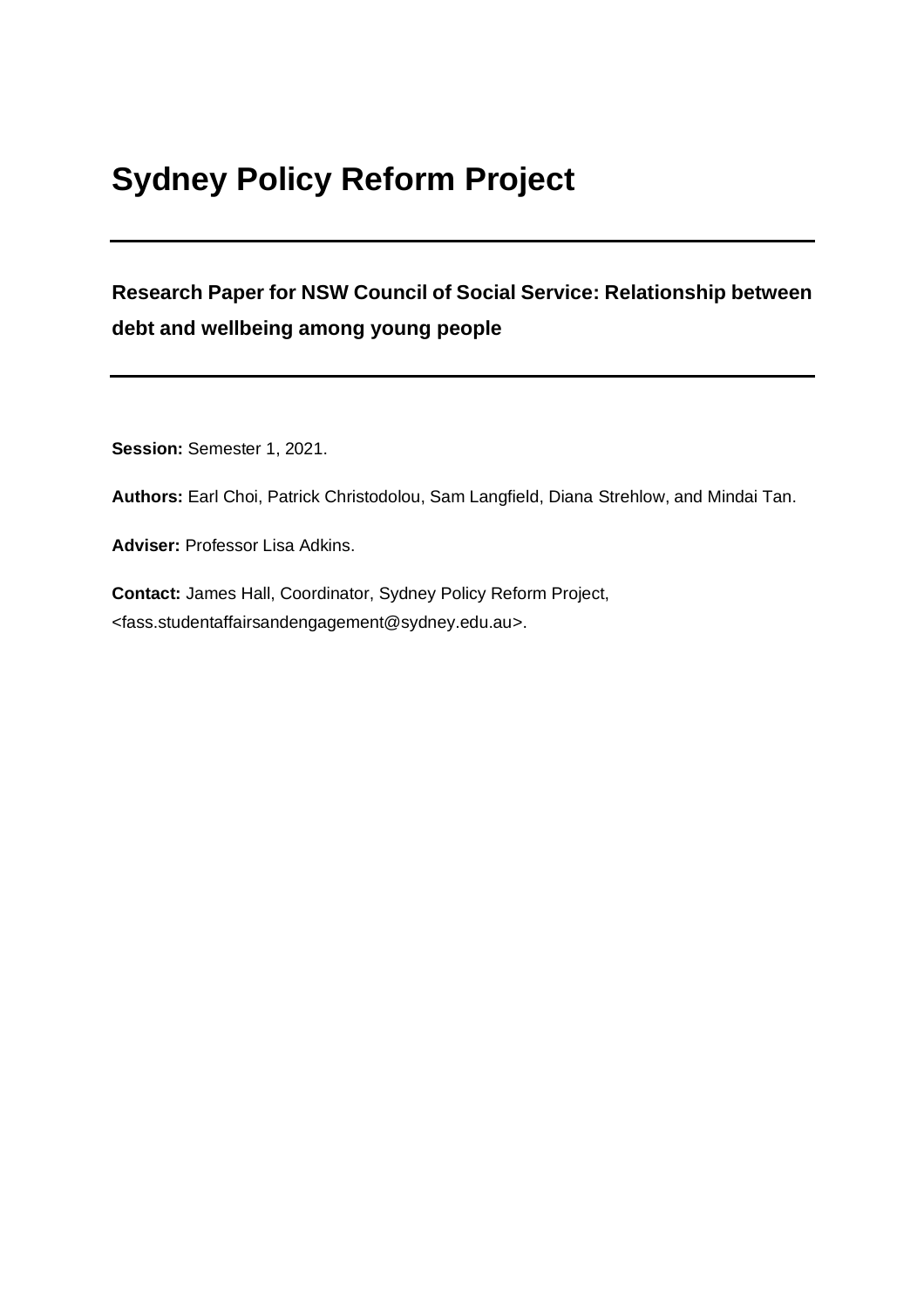# **Table of Contents**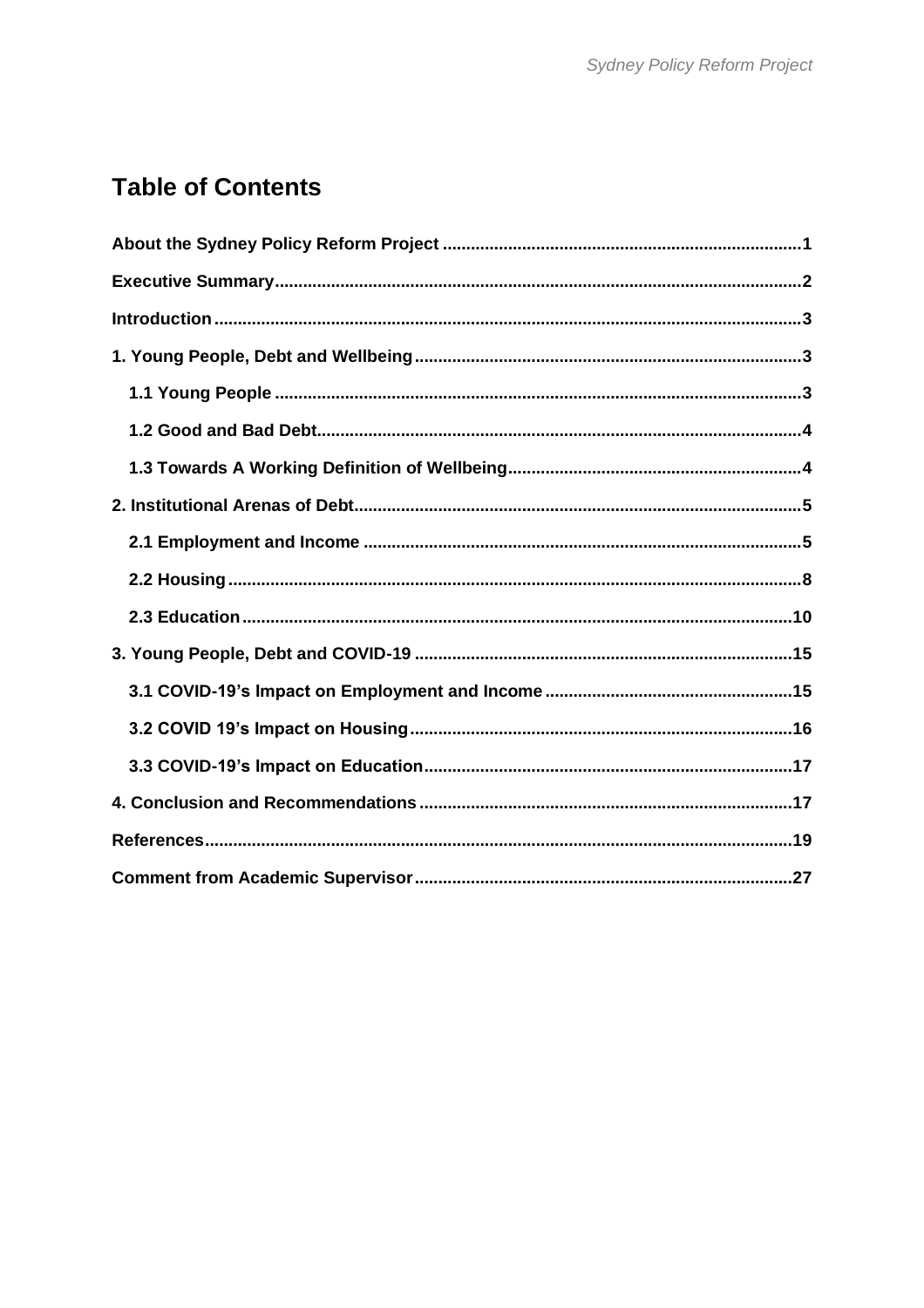# <span id="page-2-0"></span>**About the Sydney Policy Reform Project**

The Sydney Policy Reform Project ('Project') facilitates University of Sydney students to write research papers for policy organisations, and submissions to government inquiries, under supervision from University of Sydney academics. The Project is a volunteer, extra-curricular activity.

The Project is an initiative of the Student Affairs and Engagement Team within the Faculty of Arts and Social Sciences, and the Division of Alumni and Development, at the University of Sydney. The Project is funded by a donor to the University of Sydney.

The students who wrote this paper were Earl Choi, Patrick Christodolou, Sam Langfield, Diana Strehlow, and Mindai Tan. The academic supervisor for this paper was Professor Lisa Adkins.

Any inquiries about the Project or about this paper should be directed to the Coordinator, James Hall, at the following email address:

<fass.studentaffairsandengagement@sydney.edu.au>.

## **Legal Disclaimer**

This document has been prepared by students of the University of Sydney as part of the Sydney Policy Reform Project and is provided 'as is'. You are free to share (to copy, distribute and transmit) and adapt this document, provided you appropriately attribute the authors and the Sydney Policy Reform Project.

The University and the authors provide no express or implied warranties or guarantees in relation to the content of the document, including in relation to the validity or usefulness of the information it contains, and you should not rely on the content without first obtaining independent advice. To the extent permitted at law, the University and the authors exclude liability for any loss or damage suffered arising from use of or reliance on the content, or any other statement or opinion, in the document.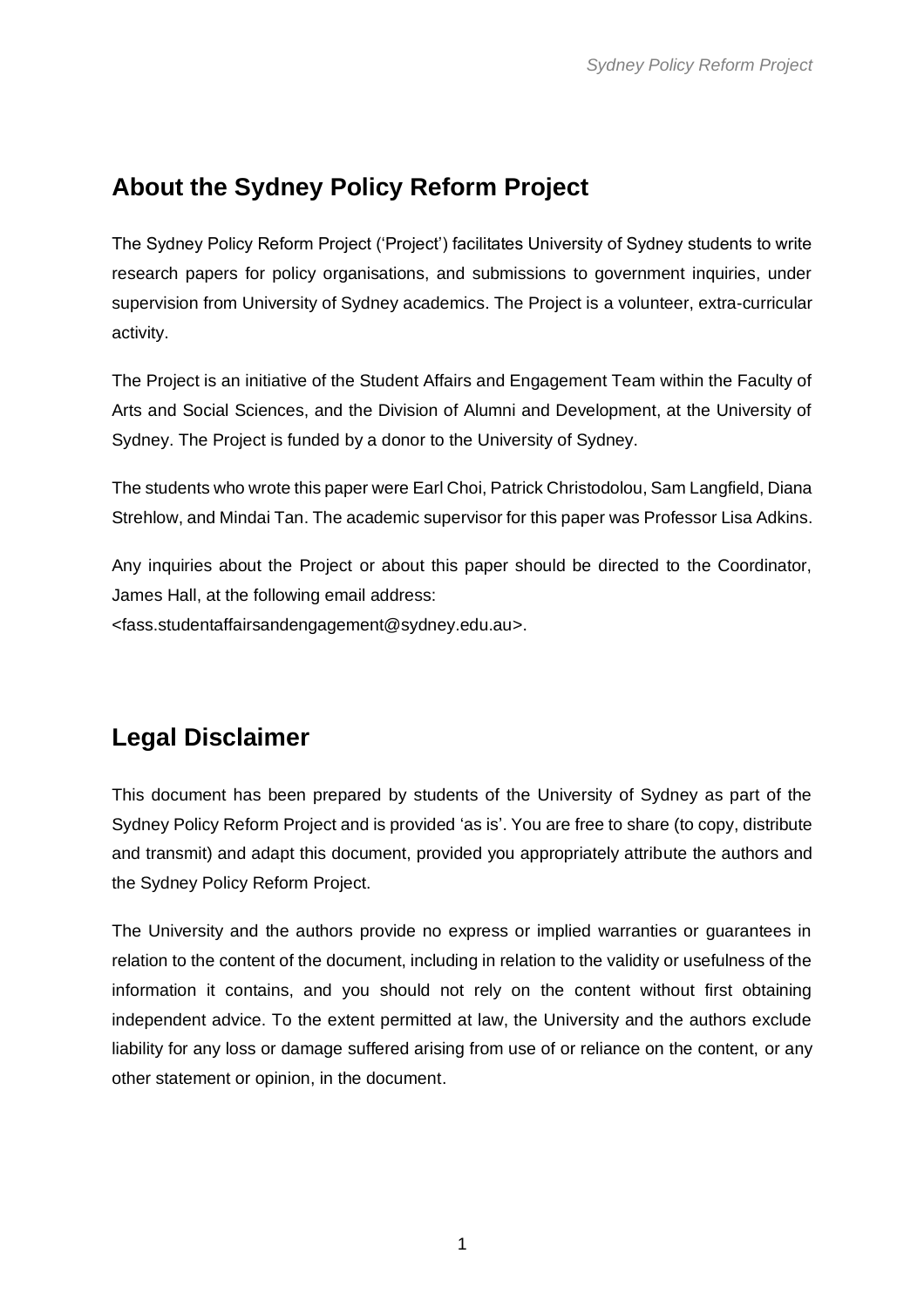## <span id="page-3-0"></span>**Executive Summary**

The relationship between debt and wellbeing in young people has not been exclusively researched in NSW, Australia or globally. While not a homogenous group, young people have fewer financial resources, precarious employment, and lower incomes than their older counterparts. Young people of a different class, race, employment status, and nationality will have varied wellbeing outcomes due to debt. In a society with increasing living costs and pressure to consume, young people are increasingly vulnerable to harmful forms of debt.

This report identifies three key institutional arenas of debt in NSW that are most relevant to young people's wellbeing. First, in employment contexts, young people's work and income vulnerabilities increase their exposure to harmful forms of debt with limited repayment capacity. This directly links to their wellbeing, specifically, the risk of their material conditions and personal security. Second, in housing contexts, young people's financial security and mental health are negatively impacted for both renters and mortgage holders. Third, in educational contexts, young people take on financial risks in the decision to pursue higher education, such as to delay major life transitions, although their education debt may be delayed through the HECs program.

The COVID-19 recession caused young people's position across the three arenas of debt to worsen. Insecure employment led to disproportionate income loss and unemployment among young people. Further, precarious housing arrangements during the pandemic negatively impacted the mental, physical, and financial components of wellbeing. Moreover, the crisis led many students to access suboptimal loans and request early access to superannuation endangering future financial security.

The authors recommend continued advocacy for the increase in supply and affordability of housing, along with income support and rent subsidies for young people, particularly minority groups and migrants. Further, the promotion of industrial frameworks and policing to protect young people from harmful and illegal employer practices should be encouraged. Finally, the NSW Council of Social Service (NCOSS), or other related organisations, should arrange for primary research to be conducted into the impact that debt has on the wellbeing of young people, while lobbying decision-makers on their behalf.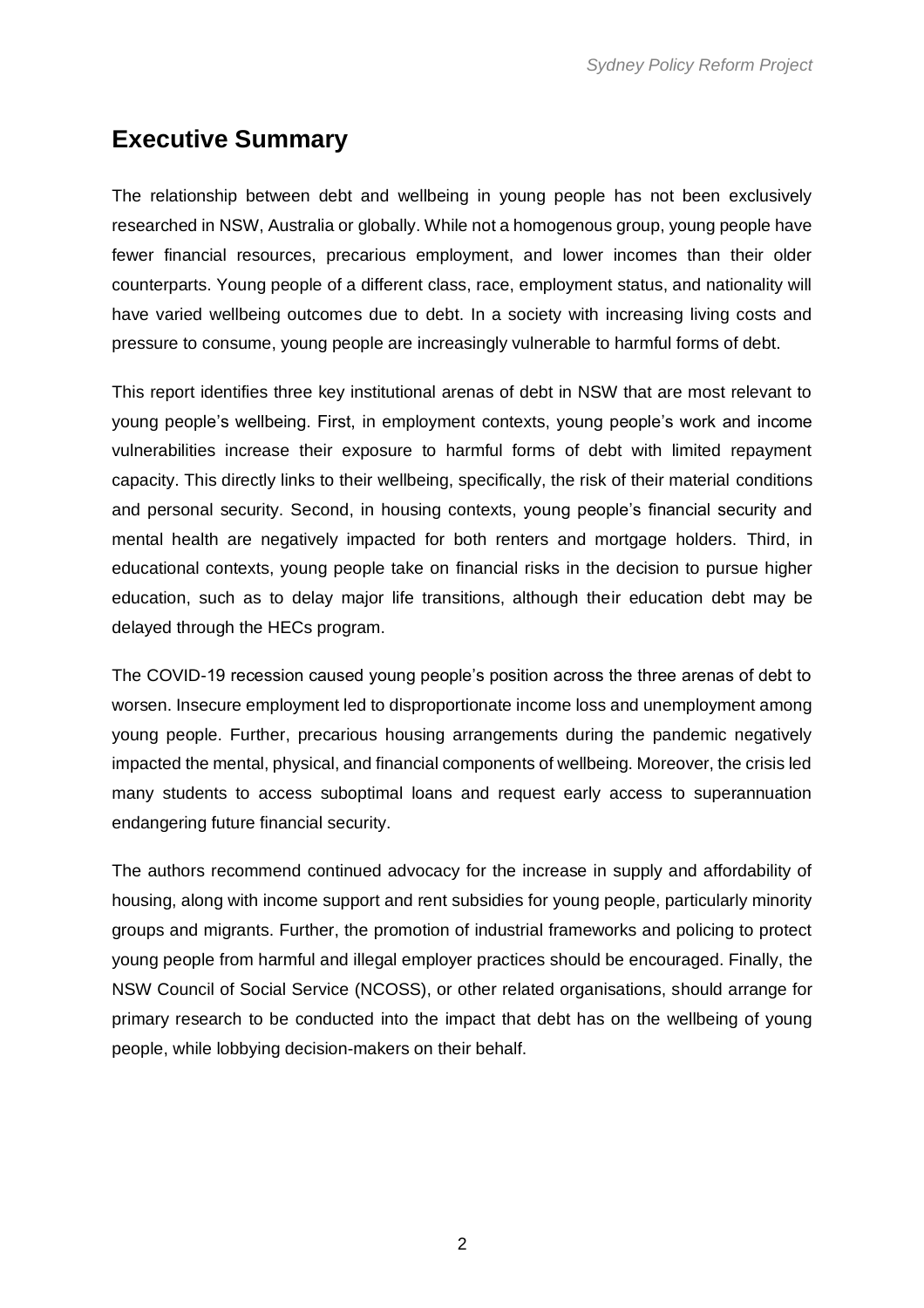## <span id="page-4-0"></span>**Introduction**

The relationship between debt and wellbeing among young people is multidimensional and complex. For this reason, this report begins by constructing working definitions of 'young people', 'debt' and 'wellbeing', that are both grounded in the literature and purpose-appropriate to this research. The bulk of this report will then analyse the relationship between young people and wellbeing within three 'institutional arenas of debt', namely, employment, housing, and education. These arenas, whilst analysed separately, should be treated by researchers and practitioners as interconnected, indivisible dimensions of debt that influence young people. How the COVID-19 economic shock exacerbated the risks to young people across each arena of debt will then be discussed. Finally, recommendations will be provided to the NCOSS regarding their engagement and policy positions in this space.

# <span id="page-4-1"></span>**1. Young People, Debt and Wellbeing**

## <span id="page-4-2"></span>**1.1 Young People**

The demographic of 'young people' is difficult to define in a way which is useful for policy discussions. The usual parameter of 'young people' from 18-24 years of age is sometimes used by policymakers and researchers. This is because 'young people' are individuals transitioning from adolescence to adulthood. Increasingly, young people take longer to make this transition due to taking on extended tertiary study, living longer with parents or being unable to attain secure employment (Botha et al. 2020; Australian Department of Education, Skills and Employment 2020). To reflect this, this literature review will take a broader perspective of 'young people' as aged between 18 and 30 years of age. Where cited research uses alternative definitions, the parameters used will be flagged.

Young people are not homogenous. Young people of different gender, ethnicity, class, nationality, and geographical backgrounds have varied debt and wellbeing outcomes. For example, wealthy parents are more likely to fund or support the tertiary education, unpaid internships, or house purchases of their offspring (Adkins, Cooper & Konings 2020; Bowman, Allan & Levin 2019). As such, a nuanced, intersectional understanding of young people is required to create targeted policy options to address the link between debt and wellbeing adequately.

However, some generalisations can be made regarding young people and debt. First, young people (particularly women) are more likely to find themselves unemployed, underemployed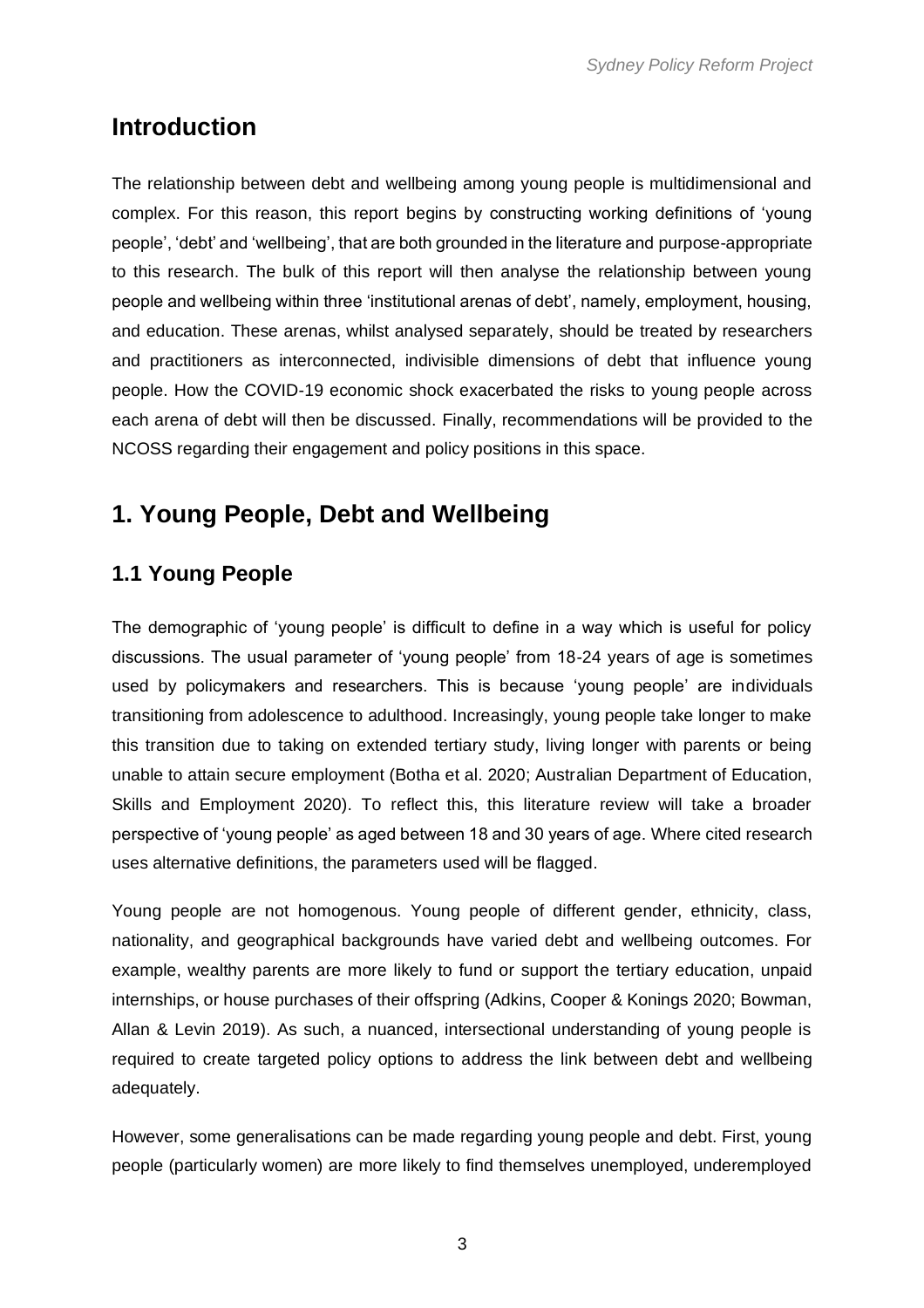or in insecure work, than the broader working population (Atkins et al. 2020). Young people typically have lower incomes, with fewer labour protections than their older counterparts. Furthermore, young people are less likely to have adequate liquidity buffers and therefore may rely upon loans to maintain subsistence levels of consumption during economic shocks.

Young people are more exposed to new financial technologies, marketing techniques, social media platforms and big data, which expands the capacity of corporations to induce consumer spending. Additionally, recent payments innovations, such as Buy-Now-Pay-Later products, provide 'the means to consume where income and savings are insufficient' (Watkins 2010, p. 472). Hence, the challenges facing young people are vastly different from those of a generation ago, and therefore require a new policy approach.

### <span id="page-5-0"></span>**1.2 Good and Bad Debt**

This report defines debt as any monetary obligation required to be repaid. It may require lump sum, or periodic repayments, and may or may not require interest obligations. Debt is complex and may increase or decrease wellbeing outcomes. Debt can improve wellbeing and boost capability by empowering those who would otherwise be unable to access essential goods and services such as housing and education (Sen 1985 as cited in van der Deijl 2017). However, debt can also be detrimental to one's quality of life.

A recent study on student debt in New Zealand found that mental wellbeing was not related to the quantity of debt experienced, but by how that debt was perceived by the individual (Nissen, Hayward & McManus 2019). The perception can be directly related to the debt structure or the capacity of the individual to repay. For example, a casually employed student will be more likely to have negative perceptions of debt in comparison to a securely employed accountant. Alternatively, perceptions of debt can be influenced by external societal factors. For example, within a society which stigmatises debt, wellbeing outcomes of indebted young people would tend to be lower. On the other hand, stigma associated with debt may cause individuals to work excessively, and socially exclude themselves to avoid debt (Nissen, Hayward and McManus 2019).

## <span id="page-5-1"></span>**1.3 Towards A Working Definition of Wellbeing**

Wellbeing is used to describe an individual's quality of life and lived material condition (Tiberius 2006 as cited in van der Deijl 2017). The literature has moved beyond the understanding of wellbeing as merely the sum of an individual's physical and mental states. Specifically, the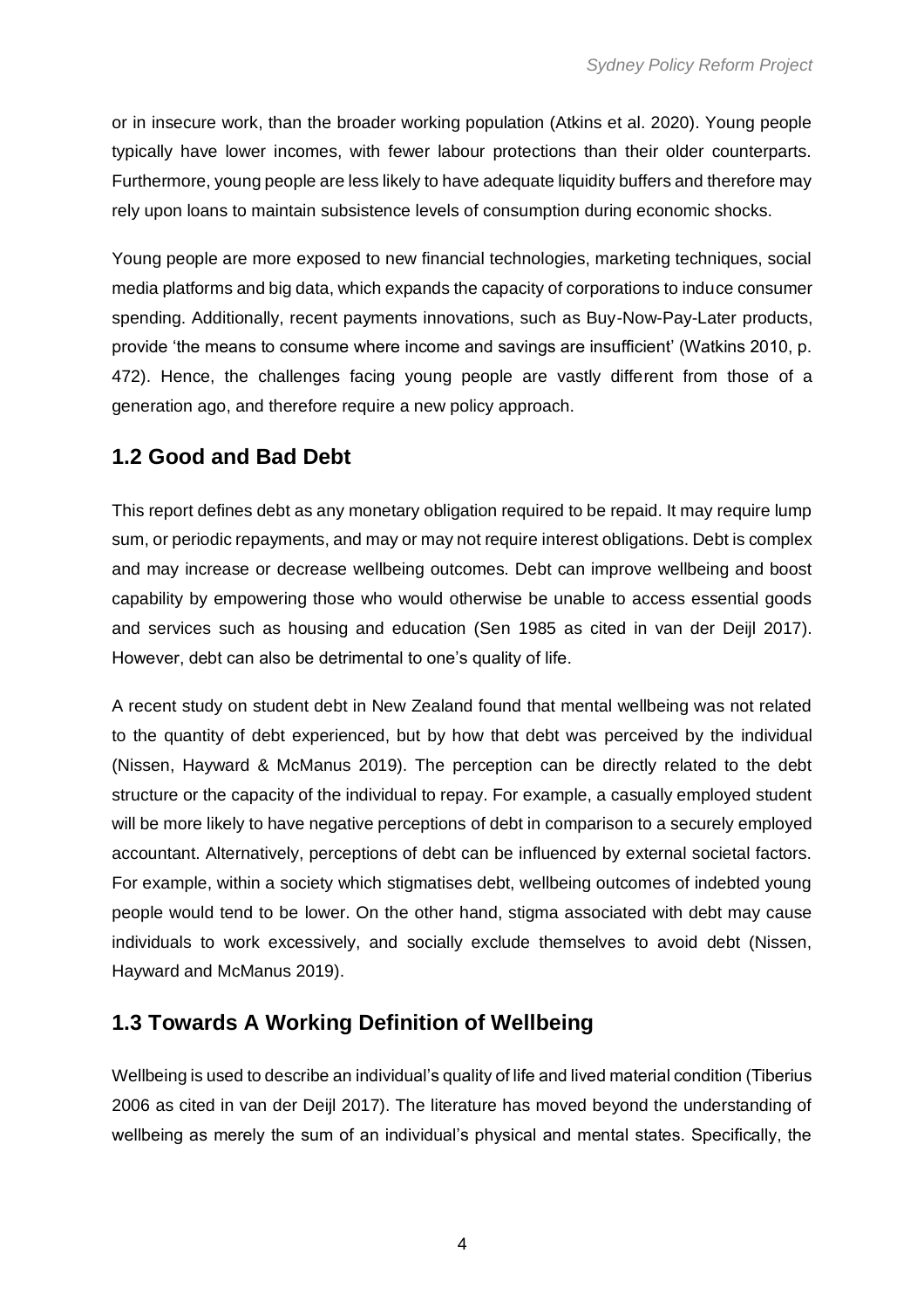Organization of Economic Co-operation (OECD) (2013, p. 1) defines wellbeing as the sum of an individual's material condition and quality of life indicators, listed as follows:

#### Quality of Life Indicators **Material Conditions**

- 
- 
- Education and skills Housing
- Social connections
- Civic engagement and governance
- **Environmental quality**
- **Personal security**
- **Subjective wellbeing**

- Health status Income and wealth
	- Work-life balance **Vouce** All and earnings
		-

To align with the literature, this report will take on an inclusive definition of wellbeing as described by the OECD. The OECD (2020) also provides predictive metrics for future wellbeing; natural, economic, human, and social capital. Populations which rate highly in these metrics are more likely to experience higher levels of wellbeing in the future. Understanding how debt influences these predictors would be useful to policymakers.

## <span id="page-6-0"></span>**2. Institutional Arenas of Debt**

#### <span id="page-6-1"></span>**2.1 Employment and Income**

An important dimension of wellbeing is the patterns of employment and income which determine young people's capacity to manage harmful forms of debt. Cassells et al. (2015) notes that if an individual's income is low, it makes it increasingly difficult to budget for loan repayments when income is already directed towards other everyday expenditures. The same report also finds that income levels correlate strongly with saving levels across all age groups, thereby providing households the liquidity to manage debt (Cassells et al. 2015). In recent decades, young people have been taking on different forms of debt. The Department of Education, Employment and Workplace Relation's (2008) report indicates that approximately half of young people – aged 18 to 24 – have some form of consumer debt. Importantly, the report qualifies that young people are often partly, or fully dependent on their parents for financial security. It is, therefore, important to consider both personal and household income to properly understand youth wellbeing (Australian Government Department of Education, Employment and Workplace Relations 2008). Considering this, while patterns of employment and income often determine the capacity of young people to manage debt, the individual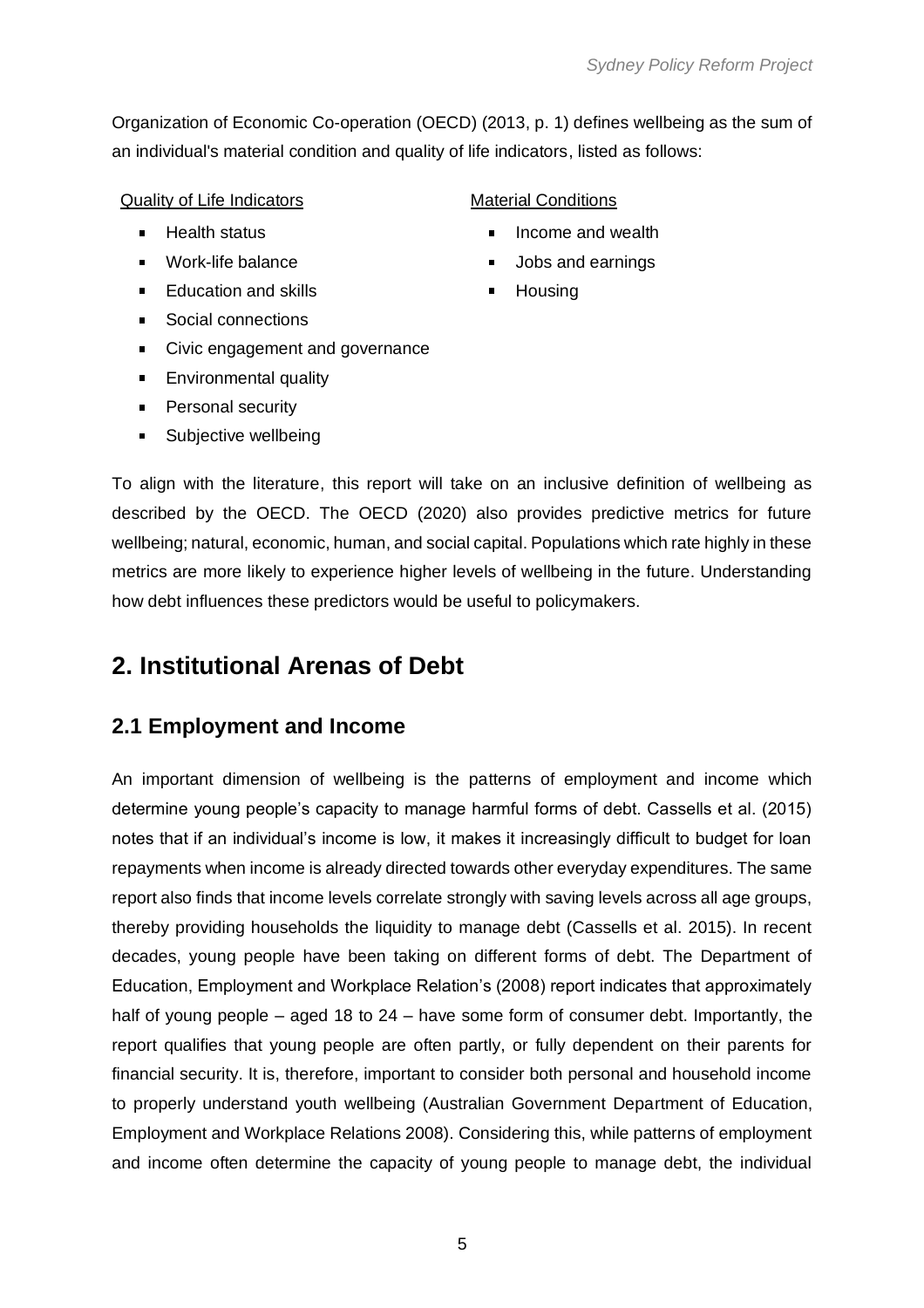experiences of young people must be considered within their broader household circumstances.

Young people nonetheless stand out in Australia among other groups as being particularly vulnerable to insecure forms of employment, and thus unreliable, or fluctuating sources of income. Gilfillan (2016) summarises the trends describing the extent of youth unemployment in Australia, finding that Australia's youth constitute a disproportionate share of total unemployment in Australia. For instance, Gilfillan (2016) notes that while young people aged 15-24 make up only 19.9% of the working-age population – aged 15-64 – they account for 35.8% of unemployed persons in this age bracket. Similar trends are found in Rayner's (2016) analysis of youth underemployment, highlighting that unemployment rates, as well as the number of workers without entitlements, are both increasingly concentrated among young Australians. Additionally, data provided by the Australian Bureau of Statistics (ABS) (2021) corroborates that youth unemployment  $-$  defined here as aged between 15-24  $-$  has consistently outpaced the working-age unemployment rate. It also corroborates that employment shocks are more severe among Australia's younger demographics.

The issue of job security among Australia's youth is compounded by the increasingly insecure nature of Australian work. According to the Australian Council of Trade Unions (ACTU 2020), 'insecure work' includes casual work with fluctuating hours, no access to sick leave, penalty rates or formal protections against redundancy. The ACTU (2020) indicates further that Australia possesses the third-worst rates of insecure work among OECD nations. Importantly, as highlighted by the Consumer Policy Research Centre (CPRC) (2020), young people are increasingly clustered in 'insecure' industries such as hospitality and retail that offer little formal protection against redundancy. The increasingly 'insecure' nature of youth employment thus entails significant risks to an individual's wellbeing, particularly with respect to their material conditions and personal security. Figure 1 (below) shows that the rate of unemployment for young people aged 15-24 has been significantly higher than the general unemployment rate, in Australia from 2000-2021.

6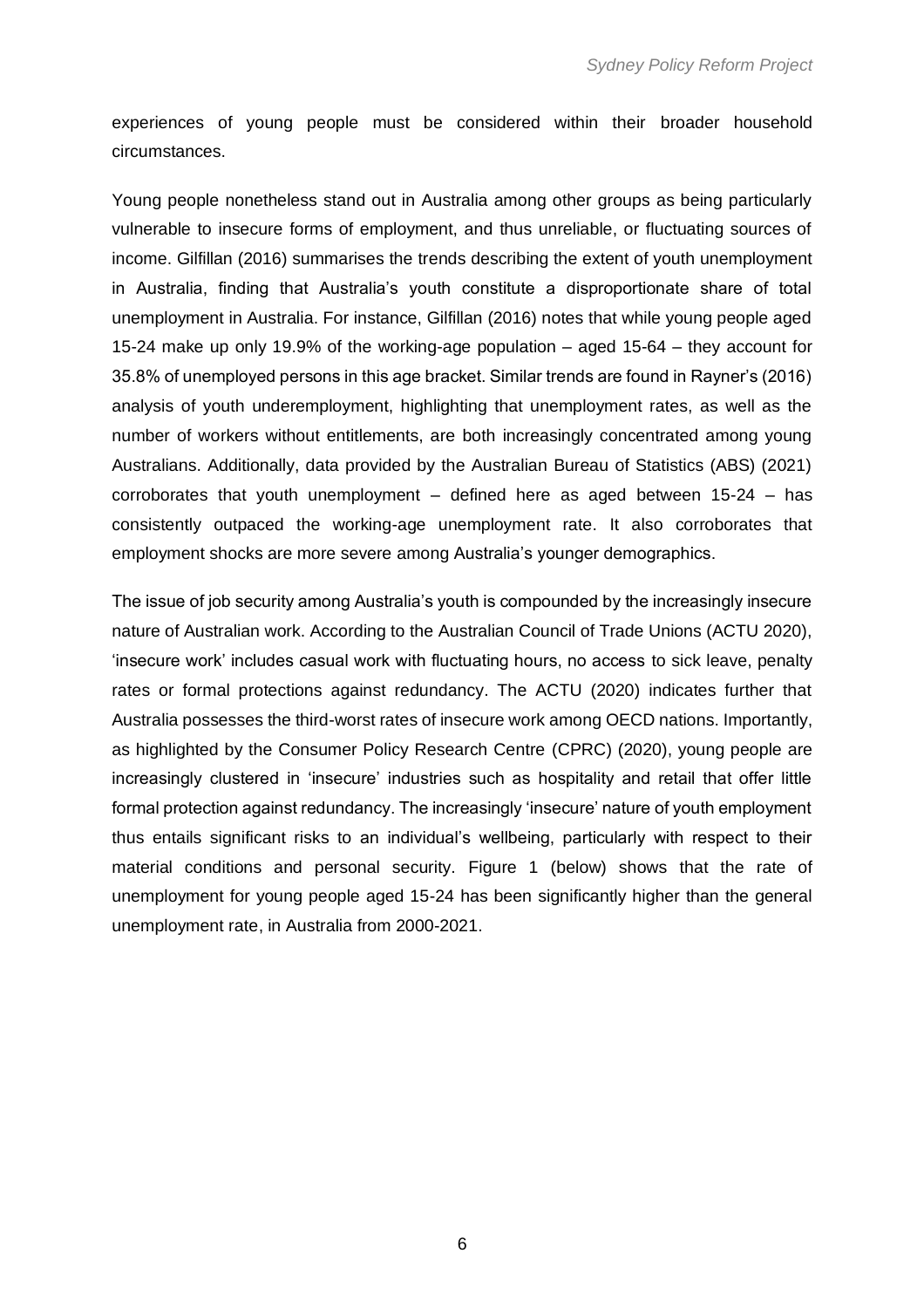

**Figure 1: General and Youth Unemployment Rates, Australia (2000-2021)**

Unemployment Rate -D-Youth Unemployment Rate (Aged 15-24)

*Source: Australian Bureau of Statistics, 2021, cat. 6202.0* 

Another critical dimension affecting the financial security of young Australian workers is the prevalence of illegal employer practices. Mackenzie's (2018) paper finds that industries in which young people are clustered – such as hospitality – are among the most responsible for failing to pay the award wage. The significant extent to which young people are affected by illegal work practices is outlined by the Young Workers Centre's (2016) 'Young Workers Snapshot'. For instance, they find that one in two underpaid young workers believed they were being paid the award wage (Young Workers Centre 2016). Similarly, one in five young workers are being paid below the award wage, and that four in ten young people surveyed have worked for off-the-book cash in hand pay (Workers Centre 2016). The report thus suggests that the prevalence of such harmful work practices stems from the fact that young people often enter the workforce with a poor understanding of their work entitlements under existing industrial law and frameworks (Young Workers Centre 2016).

Taken together, the literature suggests that Australia's youth are among the most vulnerable to insecure forms of work and illegal employer practices. This vulnerability is often compounded by the lack of youth education of their work entitlements under existing industrial frameworks. Furthermore, the increasingly insecure nature of youth employment entails that young people's material conditions are steadily declining. These trends encompass significant risks to young people's wellbeing, particularly with respect to how such a decline in material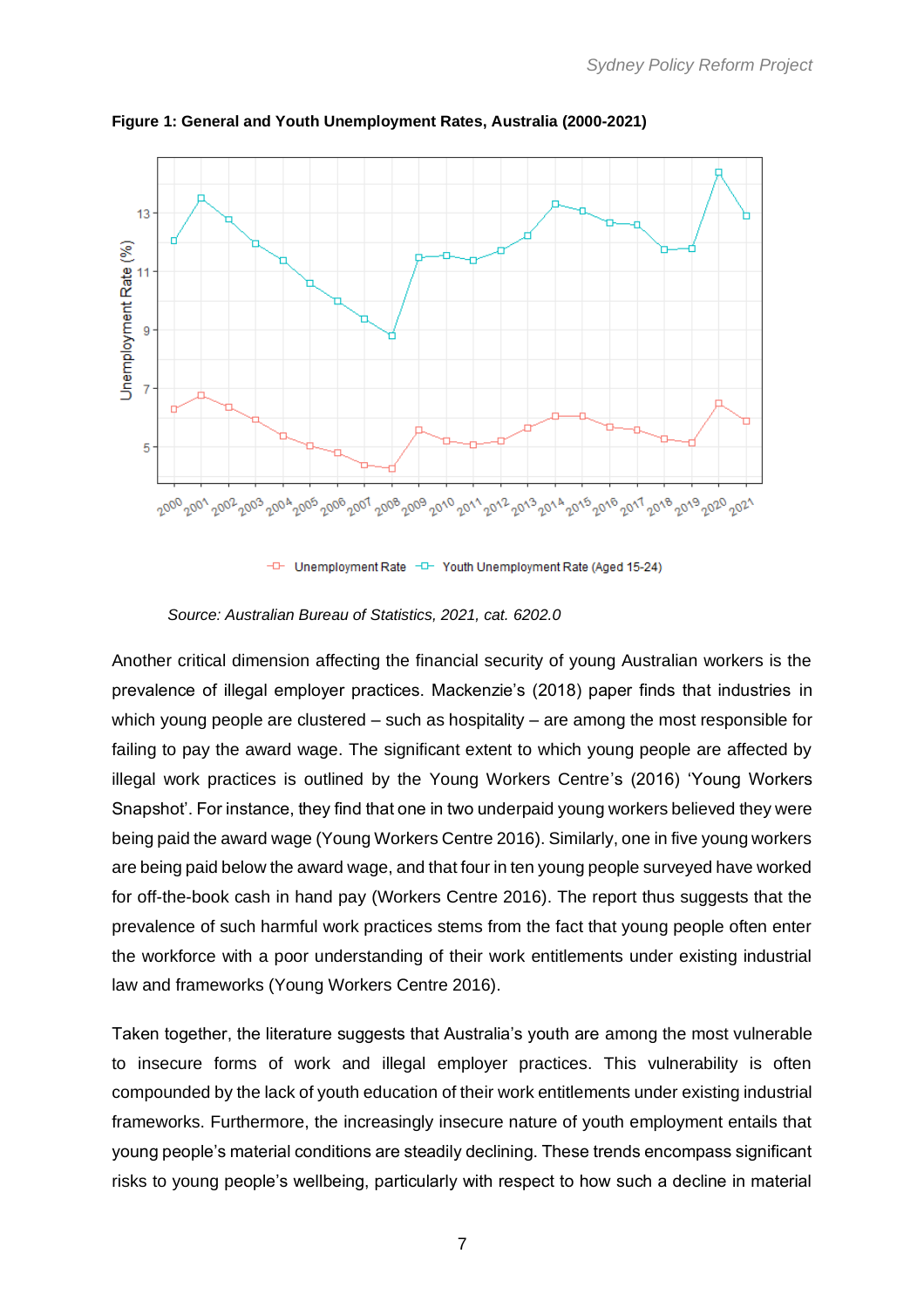conditions influences young people's capacity to manage harmful forms of debt. However, there is a lack of research directed towards the specific causal links between employment and patterns of debt for young people in NSW. Original research needs to be developed.

## <span id="page-9-0"></span>**2.2 Housing**

The 'Australian Dream' of buying a home is linked to the right and need of shelter, but also to the need to secure and create long-term capital (Beer et al. 2011; Ballester et al. 2015). The National Housing Supply Council (2011) has estimated a shortfall of 73,700 dwellings in NSW from 2001 to 2010, causing the cost of housing in NSW to steeply increase over the last two decades – as shown in Figure 2 (below). The arrangements of housing finance, mortgage or rent, have caused many young people to take on debt.



**Figure 2: Median Price of House Transfers, Australian Capital Cities (2002-2020)**

In Figure 3 (below), the ABS (2018) has recorded a rise in the percentage of homeowners with a mortgage. In relation to young people, it has been found that approximately 5.3% of those aged between 15-24 are first-time homeowners (ABS 2018). Typically, these young people enter the housing market with parental support (Parkinson et al. 2019), in addition to accessing low-interest mortgages from banks (Beer et al. 2011).

*Source: Australian Bureau of Statistics, 2020a*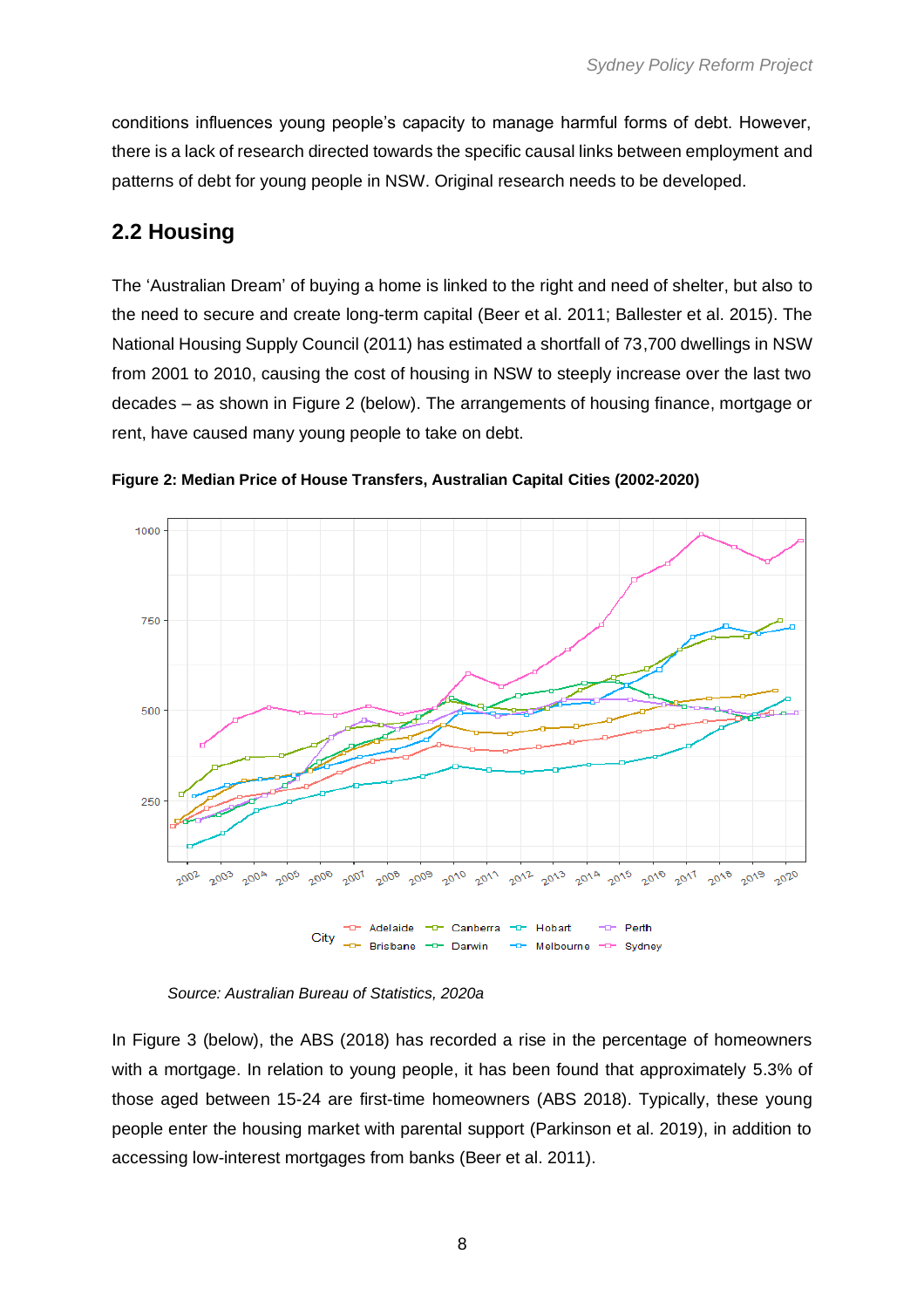

**Figure 3: Housing Tenure Status, Australia (1997-2017)**



*Source: Australian Bureau of Statistics, 2018*

Taking on mortgage debt, at any given age and in particular for young people, is shown to have mixed impacts on their wellbeing. Statistical data from the National Australia Bank Health Wellbeing Report for the fourth quarter of 2020 found that mortgages had a -11% impact on the wellbeing of its sample group. In relation to mental wellbeing, Yates and Milligan (2007) highlight how recent purchasers experience stress from worrying about rises in interest rates or a loss of employment resulting in a failure to pay off their mortgage debt. The stress involved from mortgages can also negatively affect an individual's physical wellbeing, as pre-existing conditions may worsen over time due to stress (Smith et al. 2003 as cited in Baker et al. 2013). However, an American study found that individuals who accrued mortgage debt and viewed it as a lifetime asset experienced optimism and prestige (Berger et al. 2016). The literature outlined shows how mortgage debt and homeownership status can influence one's wellbeing. However, there is little research outlining the specific situation of young people in NSW, let alone Australia, and the effect that mortgage debt can have on their wellbeing. This is important given that an early entry into the housing market may raise wellbeing in the longterm through securing a means of security and capital. Despite this, given the costly median price of housing transfers in Sydney (Figure 2) coupled with the economic situation of young people, financial and mental wellbeing may be drastically affected.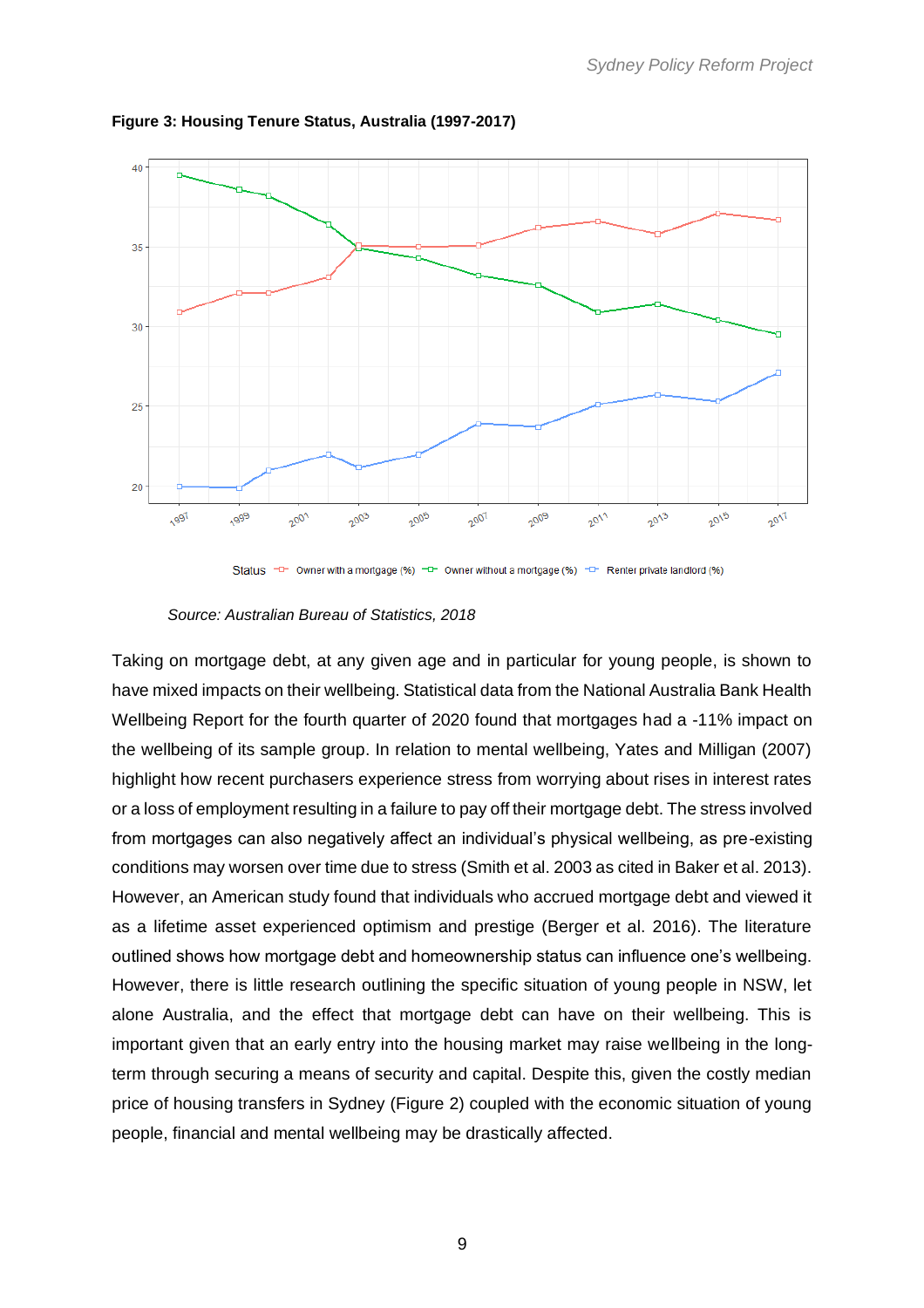While 60% of young people aged between 18-24 in Australia identified owning a home as their ideal form of tenure (Parkinson et al. 2019), homeownership is often out of reach. While the Australian Housing Aspirations Survey (Parkinson et al. 2019) found that 47.9% of young people lived with their parents, the alternative to this was that 20.1% lived in a group household and 10.6% lived alone. High housing costs have shifted many into entering the rental market (Bessant and Johnson 2012).

A 'burden of debt' (Baker et al. 2013, p. 429) from renting can result in worse wellbeing. A Scottish study found that homeowners compared to renters were significantly more likely to have a higher income, as well as jobs from higher social classes. The same study also found that homeowners were likely to have fewer health issues and live in better-maintained dwellings (Hiscock et al. 2003). Renters' mental wellbeing and financial situation are also put at risk due to poor credit scores. Plans of homeownership may also be put on pause or cancelled due to a fear of ongoing future housing stress (Yates & Milligan 2007). Young people are experiencing further economic stress, and debt can lower wellbeing due to stressors such as having to constantly move to attain affordable housing, and the casualisation of work.

Burdened with finding affordable housing, young people find themselves taking on debt to enter the housing market which causes stress over current and future economic uncertainty. There is a clear lack of literature on the specific relationship between debt and the wellbeing of young people in NSW. Given NSW has the highest costs of median housing transfers, to address further policy on the wellbeing of young people and debt, more research is needed.

## <span id="page-11-0"></span>**2.3 Education**

#### *(A) Accessibility and Barriers*

The largest contribution to accessibility for higher education is the Higher Education Contribution Scheme (HECS). The current HECS model involves the federal government covering the costs of course fees by creating loans that are then repaid by students only when their income reaches a certain threshold (Jackson 2003). Once met then repayments are collected on a pay-as-you-earn basis by the Australian Taxation Office from direct-payroll deductions. This is an income-contingent loan (ICL) and is used in other countries like the UK and the USA (Bryant & Spies-Butcher 2020). HECS debt is essentially an interest-free loan. The government sets it to match the consumer price index, so the amount goes up every year, but no more than inflation (Ey 2017).

In recent years, there have been substantial changes to HECS that have placed additional burdens upon its borrowers. This is due to the nature of ICLs to diminish any opposition to fee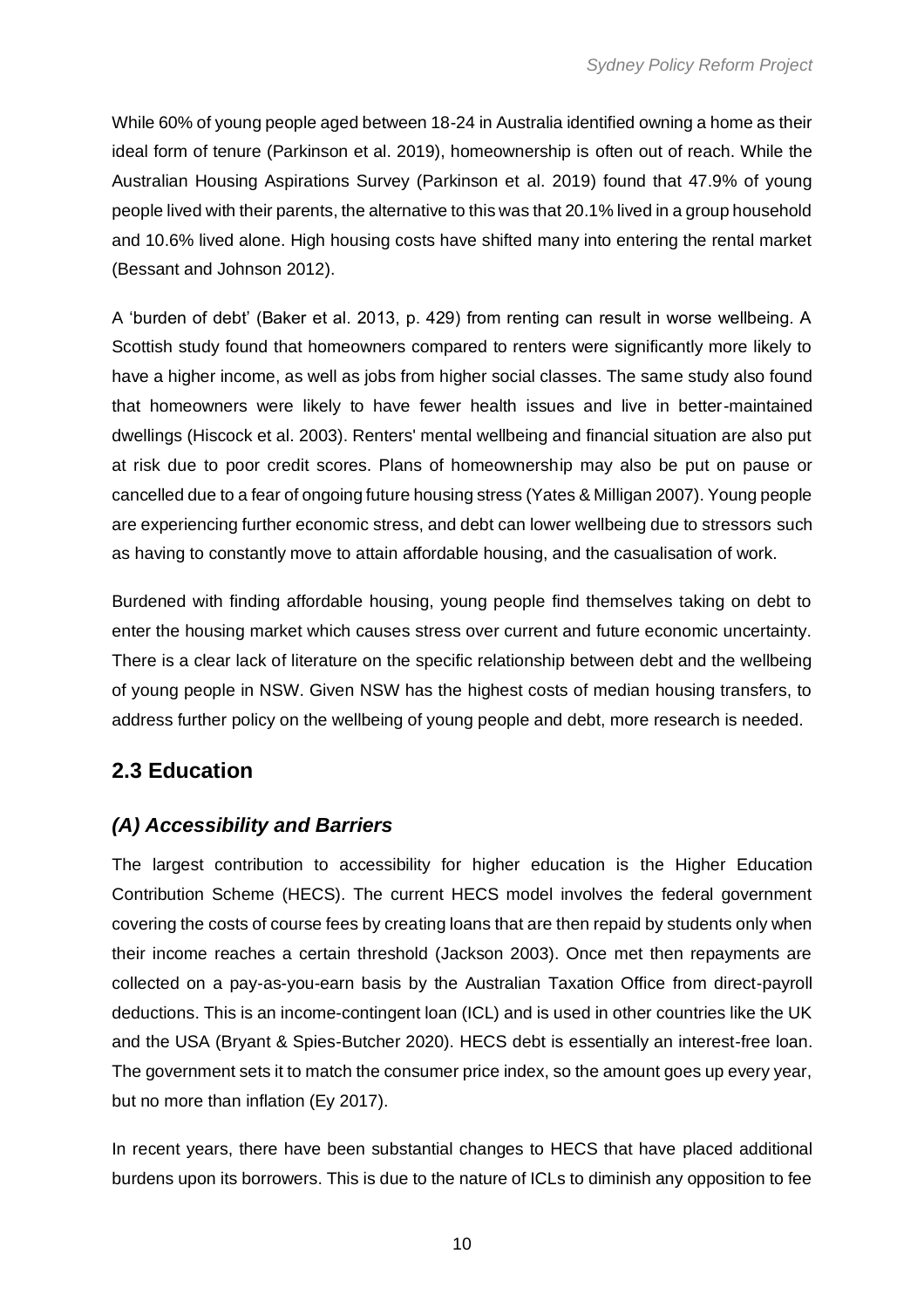increases, and ICLs are seen as a financial asset, thus encouraging governments to increase debt issued because it does not increase budgetary expenditure. While universities do have some discretion over fees, all have opted to set prices at the maximum level, meaning in practice, the fees do not reflect supply and demand for places in courses (Bryant & Spies-Butcher 2020). Trends in shifting the prices of HECS continue with two recent reforms: the reduction in HECS payment threshold and the 'Job Ready Graduate' policy reform.

#### *i. Reduction in HECS Payment Threshold*

Recently, Australia's Coalition government has reduced the repayment threshold for HECS as a budget-saving measure. As a result, in 2019, the repayment threshold dropped to \$45,881, making it the largest percentage drop in the threshold in more than 20 years and the secondlargest drop in the scheme's history (Australian Government 2021). Figure 4 (below) outlines the repayment income thresholds and rates for HECS-HELP in 2020-2021.

| 2020-2021 Repayment Threshold | <b>Repayment % Rate</b> |
|-------------------------------|-------------------------|
| Below \$46,620                | Nil                     |
| \$46,620 - \$53,826           | 1%                      |
| \$53,827 - \$57,055           | 2%                      |
| \$57,056 - \$60,479           | 2.5%                    |
| $$60,480 - $64,108$           | 3%                      |
| \$64,109 - \$67,954           | 3.5%                    |
| \$67,955 - \$72,031           | 4%                      |
| \$72,032 - \$76,354           | 4.5%                    |
| \$76,355 - \$80,935           | 5%                      |
| \$80,936 - \$85,792           | 5.5%                    |
| \$85,793 - \$90,939           | 6%                      |
| \$90,940 - \$96,396           | 6.5%                    |
| \$96,397 - \$102,179          | 7%                      |

**Figure 4: Repayment Income Thresholds and Rates for HECS-HELP (2020-21)**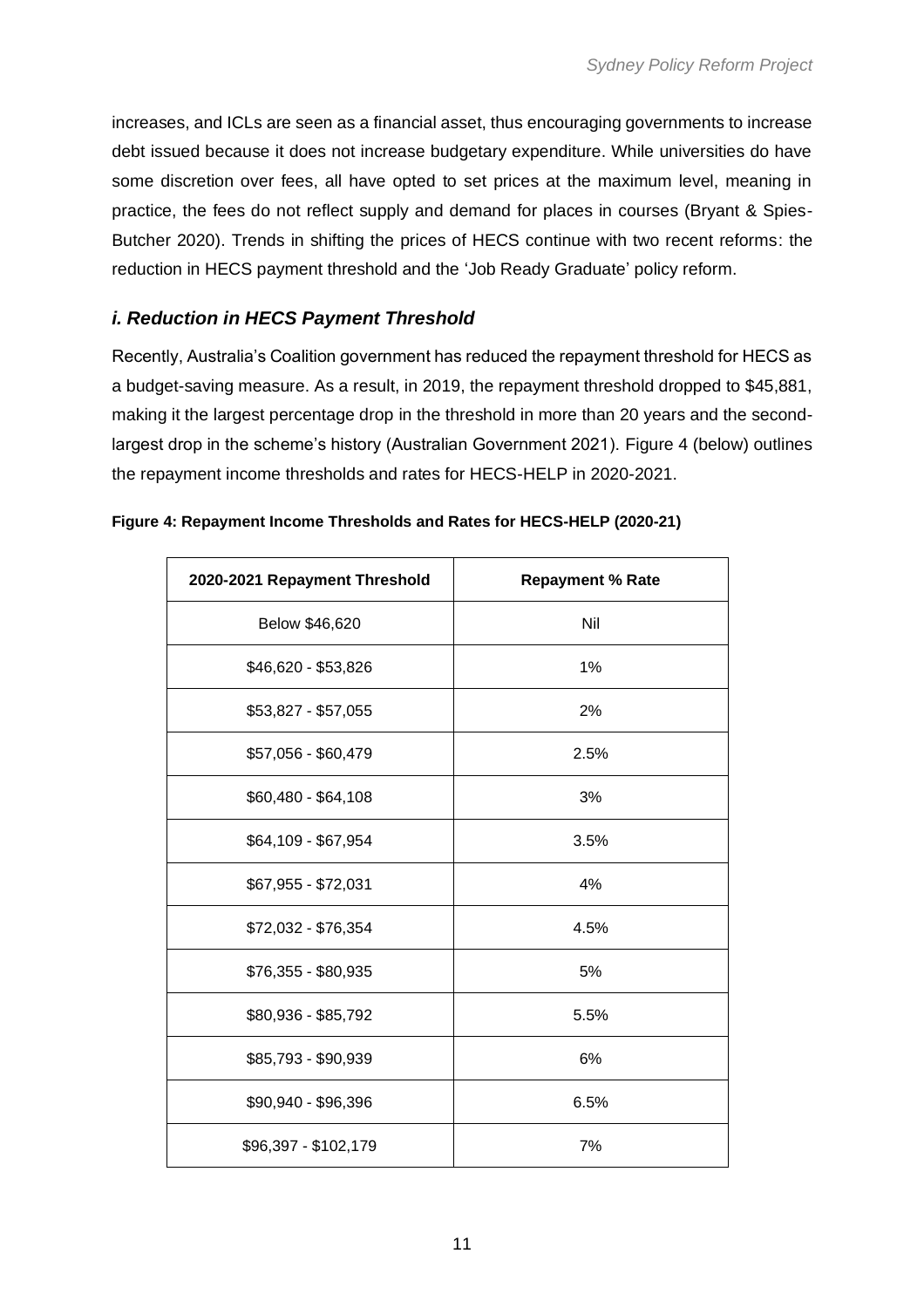| \$102,180 - \$108,309 | 7.5% |
|-----------------------|------|
| \$108,310 - \$114,707 | 8%   |
| \$114,708 - \$121,698 | 8.5% |
| \$121,699 - \$128,999 | 9%   |
| \$129,000 - \$136,739 | 9.5% |
| \$136,740 and above   | 10%  |

*Source: Australian Government, 2021*

This means that borrowers, regardless of whether still enrolled in their studies, earning over \$45,881 a year, will have to start repaying their student loans. To put \$45,881 into context, Figure 5 (below) shows the ABS's recent estimation of annual full-time and part-time wages.

**Figure 5: Annual Full-Time and Part-time Wages 2020, Australia**

| Minimum full-time wage | \$38,500 |
|------------------------|----------|
| Median full-time wage  | \$68,640 |
| Median part-time wage  | \$27,500 |

*Source: Australian Bureau of Statistics, 2020b*

Together, Figures 4 and 5 show that many minimum wage jobs will push graduates into a pay bracket that qualifies for repayment.

#### *ii. Job-Ready Graduates Package*

Job-Ready Graduates Package is an educational reform that significantly changes the way universities are funded to teach domestic students. Figures 6 and 7 (below) summarise the decreased and increased costs of full-time study of various university subjects in 2021, as a result of the Job-Ready Graduates Package.

|  |  | Figure 6: University Subject Cost Decrease for Full-Time Study in 2021, Australia |  |
|--|--|-----------------------------------------------------------------------------------|--|
|  |  |                                                                                   |  |

| <b>Subject</b> | 2021 cost of study<br>without changes | 2021 cost of study<br>with changes | Decrease in cost |
|----------------|---------------------------------------|------------------------------------|------------------|
| Teaching       | \$6,804                               | \$3,950                            | 42%              |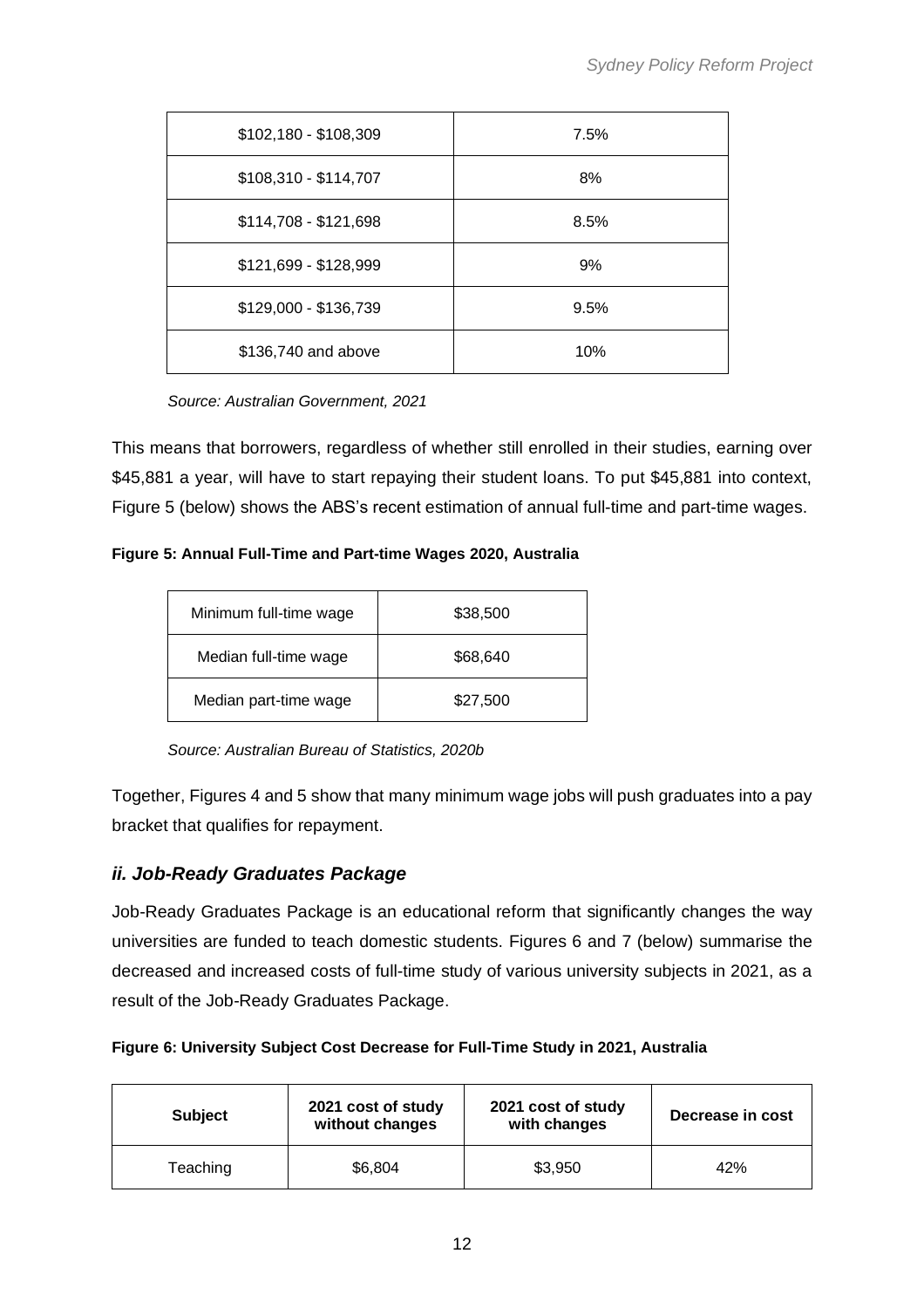| Clinical psychology          | \$6,804<br>\$3,950 |          | 42%  |
|------------------------------|--------------------|----------|------|
| English                      | \$6,804            | \$3,950  | 42%  |
| Nursing                      | \$6,804            | \$3,950  | 42%  |
| Languages                    | \$6,804            | \$3,950  | 42%  |
| Agriculture                  | \$9689             | \$3,950  | 59%  |
| Maths                        | \$9689             | \$3,950  | 59%  |
| Allied health                | \$9689             | \$7,950  | 18%  |
| Other health                 | \$9689             | \$7,950  | 18%  |
| Architecture                 | \$9689             | \$7,950  | 18%  |
| IT                           | \$9689             | \$7,950  | 18%  |
| Engineering                  | \$9689             | \$7,950  | 18%  |
| <b>Environmental studies</b> | \$9689             | \$7,950  | 18%  |
| Science                      | \$9689             | \$7,950  | 18%  |
| Medical                      | \$11,355           | \$11,300 | 0.5% |
| Dental                       | \$11,355           | \$11,300 | 0.5% |
| Veterinary Science           | \$11,355           | \$11,300 | 0.5% |

*Source: Department of Education, 2021*

#### **Figure 7: University Subject Cost Increase for Full-Time Study in 2021, Australia**

| <b>Subject</b>    | 2021 cost of study<br>without changes | 2021 cost of study<br>with changes | Increase in cost |
|-------------------|---------------------------------------|------------------------------------|------------------|
| <b>Humanities</b> | \$6,804                               | \$14,500                           | 113%             |
| Communications    | \$6,804                               | \$14,500                           | 113%             |
| Law               | \$11,355                              | \$14,500                           | 28%              |
| Economics         | \$11,355                              | \$14,500                           | 28%              |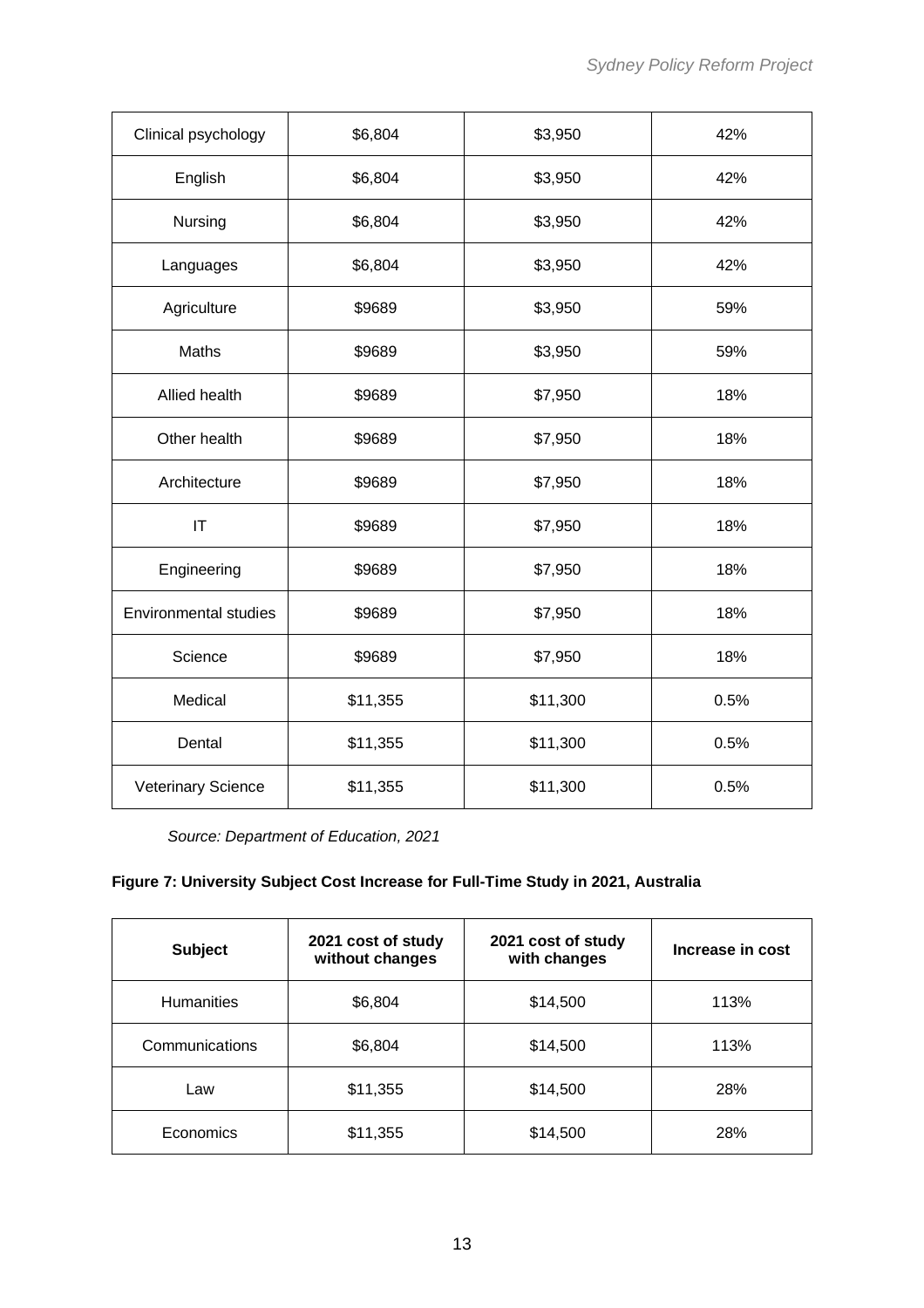| Management &<br>commerce | \$11,355 | \$14,500 | 28% |
|--------------------------|----------|----------|-----|
| Creative arts            | \$6,804  | \$7950   | 17% |

*Source: Department of Education, 2021*

The rationale of the Job-Ready Graduate Package is that students will be incentivised to study the cheaper degrees, thereby producing more graduates in fields where there is demand, like STEM, teaching, and nursing (Australian Government 2020a, 2020b). However, whether or not these reforms will result in more students studying these spaces is contested. For instance, there is a fear that this policy could impact more students from low-income backgrounds in their decision-making, specifically, being priced out of the areas of humanities. Some scholars describe the changes as 'the latest battle in a decades-old culture war against the humanities' (Barnes 2020). Further, government data that shows humanities graduates have comparable or slightly better employment outcomes, which puts into question the funding and subsidies incentives of other subjects (Quality Indicators for Learning and Teaching 2020).

#### *(B) Student Loan Debt Impact on Young People*

Student loans are becoming the fastest growing of all debts. National data shows that between 2010 and 2018, HECS lending grew to 86% (Universities Australia 2020). Although there is no study specifically for NSW, Cassells et al.'s (2015) WA study shows that the student loans growth rate grew up to 65% in ten years up to 2015, followed by property debt and mortgages. This means whether to take on student loans is a significant consideration and risk for students. Another danger of debt is to young people's wellbeing. Nissen et al.'s (2019) study of student debt in New Zealand points to students' actions to mitigate debt by working, cutting down spending, and social exclusion, which leads to poor health outcomes in terms of loneliness and isolation for students.

Another danger is the further delay in young people's life transitions, such as marriage or parenthood. One study in the US found that for every \$10,000 in student loans borrowed, the probability of marriage decreased by 11-17% among young adults (Gee et al. 2015). Currently, there is a lack of research regarding the relationship between higher education, student loans, and wellbeing for young people in NSW. Although the referenced studies are from other states or countries, the report can only say that these correlations may reflect similar trends occurring in NSW.

Overall, the literature and data show that young people must take on student loans to access higher education. However, this literature gap in NSW raises important questions for further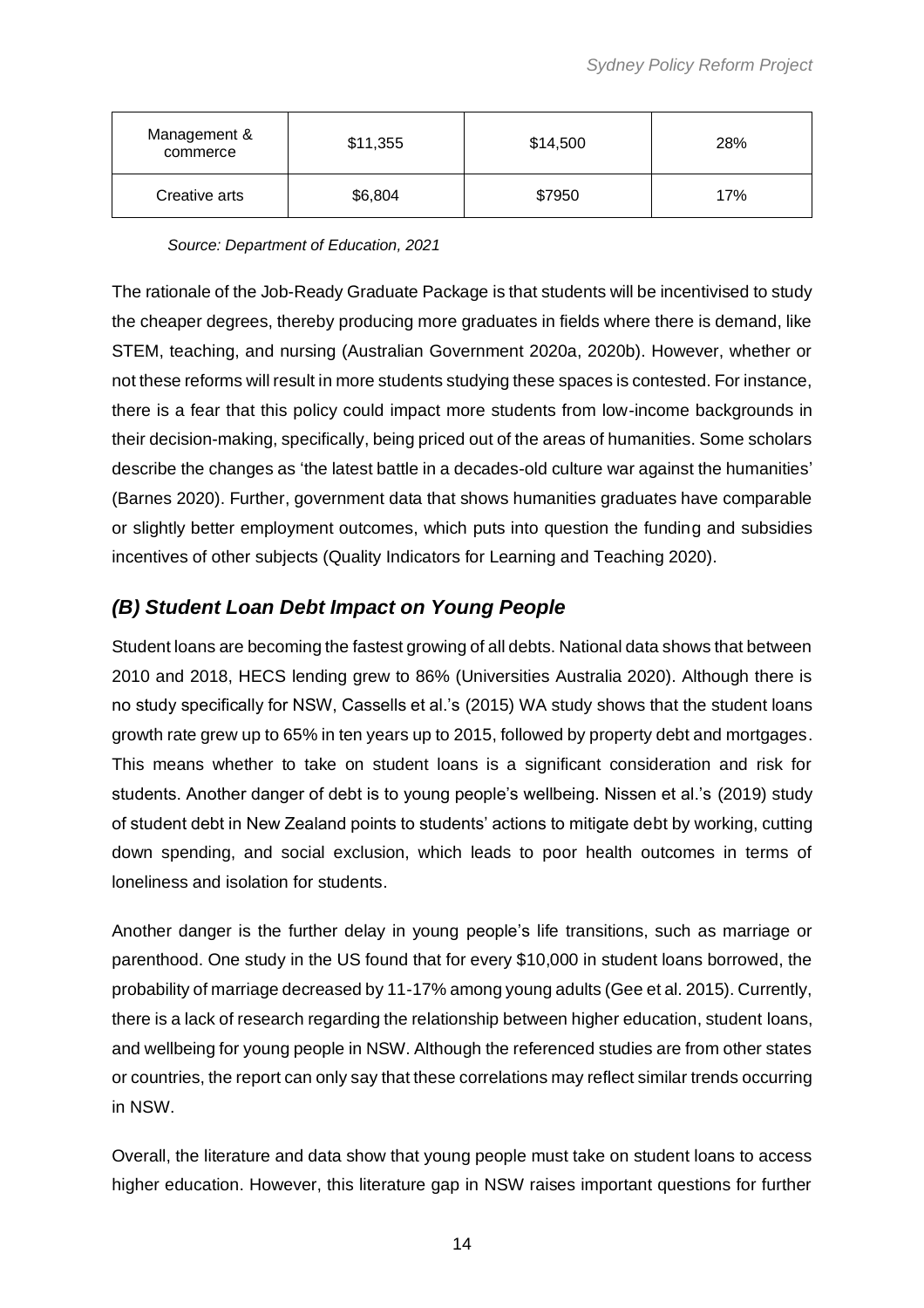research regarding student loan debt and possible spill-over effects like young people's wellbeing and decisions on occupations, housing, and relationships.

# <span id="page-16-0"></span>**3. Young People, Debt and COVID-19**

This section of the report summarises COVID-19's impact on the relationship between debt and wellbeing among young people for each of the three institutional arenas of debt previously addressed. Specifically, a loss of income due to unstable employment, a rental debt crisis, and education-instigated pressures, have all become accentuated during COVID-19, placing high levels of financial strain on young people and resulting in detriment to their wellbeing.

#### <span id="page-16-1"></span>**3.1 COVID-19's Impact on Employment and Income**

The youth unemployment rate was disproportionally high during the initial months of COVID-19. Between March and April 2020, loss of employment among young people aged 18-24 in Australia was estimated to be around 28%, substantially above the national average of 3% (Atkins et al. 2020). This trend continued into February 2021 since despite economic recovery and signs of revival in the job-market, 18-24 year-olds remained the age group with the highest level of unemployment; 2.5 times higher than those aged 35-49 (Roy Morgan Update 2021). Furthermore, debt build-up was significantly correlated with loss of employment during the initial stages of the pandemic, exacerbating outcomes for affected groups (Roy Morgan Update 2021).

Young people are particularly susceptible to negative employment shocks. In 2020, young people aged 18-24 made up 54% of casual workers in Australia, yet more than 25% of these were ineligible for the JobKeeper payment (O'Keeffe, Johnson & Daley 2021). Moreover, young people have a strong tendency to work in relatively unskilled industries (such as hospitality, retail, culture and leisure industries) which are most affected by COVID-19's border closure, travel restrictions and social-distancing measures (Atkins et al. 2020).

In terms of COVID unemployment's impacts on health and wellbeing: in addition to creating greater psychological stress (Achdut & Refaeli 2020), loss of employment is also associated with a lower level of perceived financial wellbeing among affected individuals (Botha et al. 2021), and higher suicide rates (Kawohl & Nordt 2020). Furthermore, the long-term effects for labour market entrants such as university graduates during COVID-19 may include permanently lower lifetime earnings and increased mortality rates (Wachter 2020).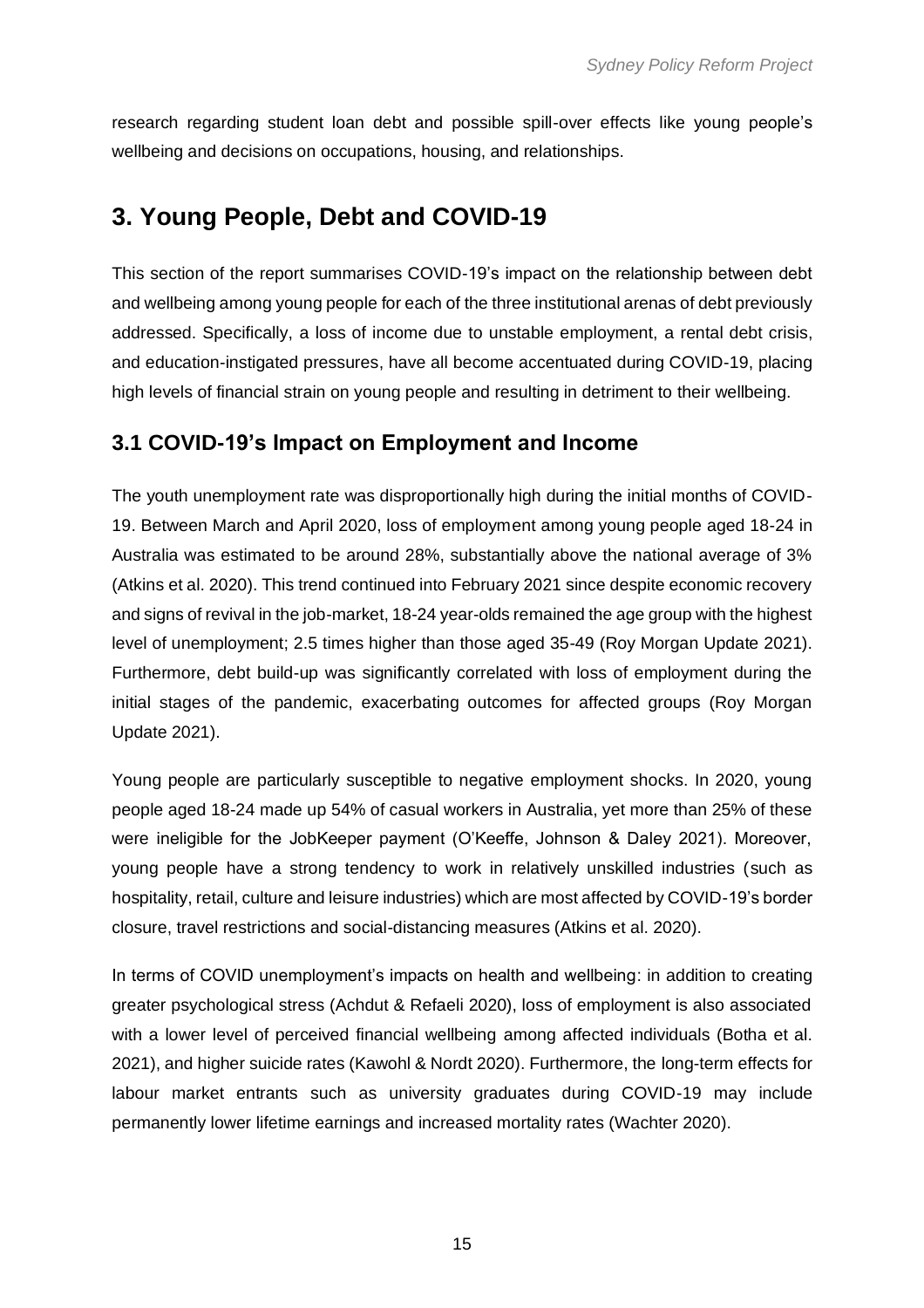## <span id="page-17-0"></span>**3.2 COVID 19's Impact on Housing**

COVID-19 affects young people's finances and wellbeing through housing in two ways: shortterm rent burden and long-term implications for the housing market.

COVID-19's immediate repercussion on housing was its burden on young renters experiencing financial hardships from loss of employment and declining income (Partington 2021). From April to May 2020, the proportion of 18-24 year-olds reporting they had been unable to pay their mortgage or rent on time was 44%, which substantially exceeded the national average of 15.1% (Nicholas et al. 2020). According to a recent survey focusing on people living in shared housing, almost three-quarters of shared housing tenants reported losing their job or experienced a reduction in working hours (Raynor & Panza 2020). In the same survey, 50% of respondents reported deterioration in mental health and 50% admitted that their financial status worsened since the start of COVID-19 (Raynor & Panza 2020).

Additionally, requests for rent reduction did not provide effective financial relief for young people during the pandemic. In May 2020, up to 10% of tenants requested rent reduction due to loss of income (Ziffer 2020). However, young renters (18-24 year-olds) were less likely to receive a rent reduction and more likely to be discouraged from asking for a rent variation due to discriminatory factors, such as lack of stable income, lack of prior rental reference, and lack of credit rating history (Pawson et al. 2021). Even with rent reduction or relief granted, these 'reductions' were often deferrals that will continue to build, making repayment increasingly difficult in the future and placing young people at greater risks of homelessness (Ziffer 2020).

COVID-19's long-term implications on the housing market also proved unfavourable for young people. Contrary to expectations, the pandemic did not effectively halt the increase in house prices (Marsh 2021), nor reduce returns on property investments (Hu, Lee & Zou 2021). The Australian housing market remained resilient, with trends even exceeding pre-crisis levels (Duke & Wright 2021). Consequently, the pandemic did not provide effective relief or contribute to more affordable housing or renting for young people (Clark 2020). In addition to insecure employment and income loss, rental debt and a decline in housing affordability meant that housing will continue to be one of the biggest challenges faced by young people post-COVID-19.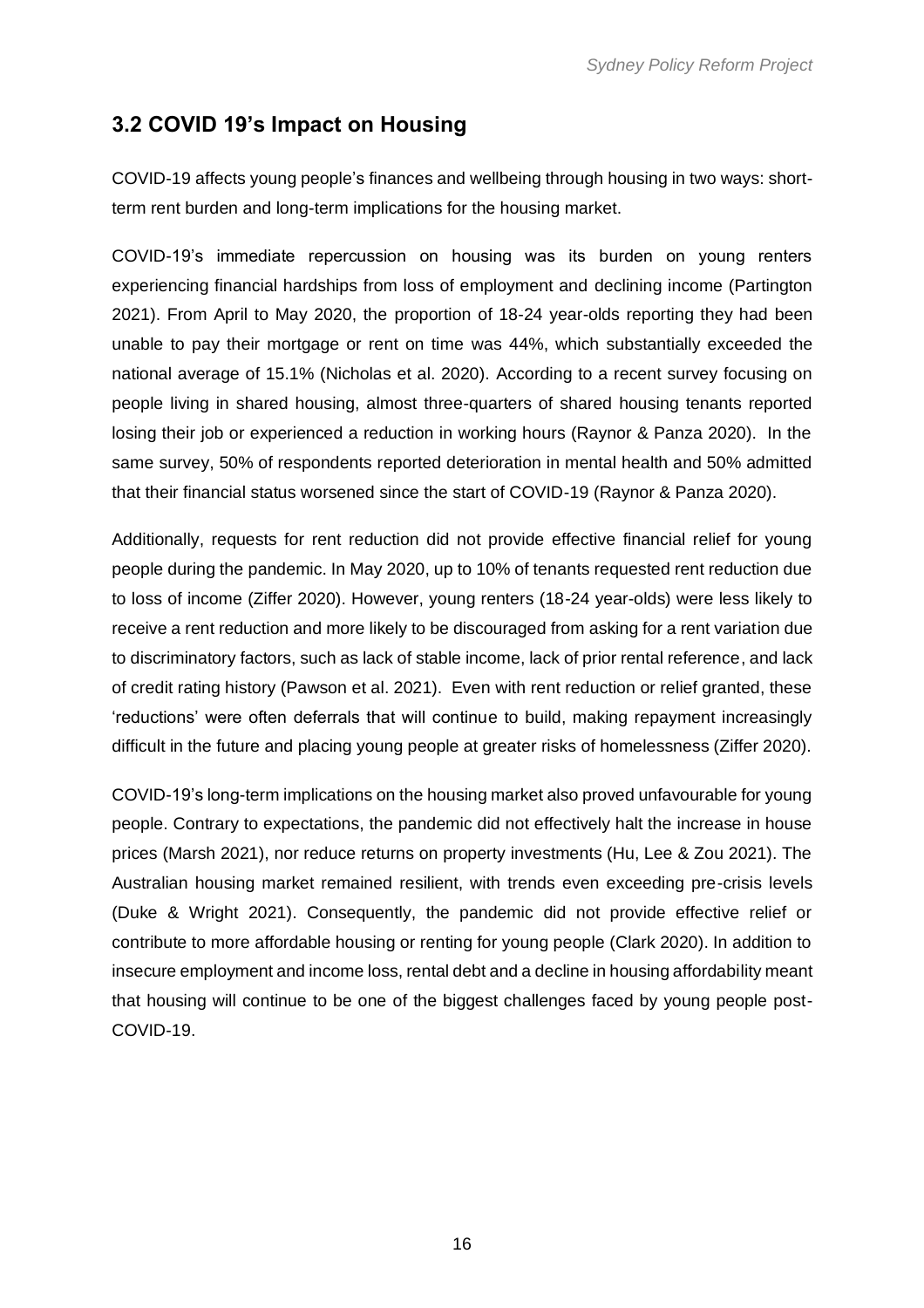#### <span id="page-18-0"></span>**3.3 COVID-19's Impact on Education**

For many young people, maintaining tertiary education during COVID-19 was intellectually and financially demanding. Educational commitments negatively affected young people's wellbeing in the short term and may change their labour market outcomes in the long run.

At the outset, unemployment and debt build-up during the pandemic were strongly associated with decisions to delay graduation among US university students: roughly 13% of students chose to delay graduation and 40% reported losing a job, internship or offer during the pandemic (Aucejo et al. 2020). In terms of wellbeing, out of a sample of 787 Australian university students surveyed, 86.8% reported that COVID-19 had significantly impacted their studies, while 65.5% showed low or very low levels of wellbeing (Dodd et al. 2021).

Moreover, young people who terminated or delayed studies during the pandemic may miss out on human capital acquisition and be forced to work in low-skill, low-paying jobs in the future, putting them at a long-term disadvantage (Tehan 2020). Therefore, although education's observable impacts on debt and wellbeing are presently limited, its potential labour market implications should not be ignored.

As a result of increasing financial burdens during COVID-19, young people have resorted to suboptimal options such as requesting early access to superannuation, cutting down spending on essential items and applying for and refinancing personal loans (Royce 2021). In particular, due to relaxation of personal loan approval as part of the COVID-19 recovery measures, young people are more likely to fall into a vicious debt cycle where they take new loans or refinance existing loans to cover unpaid debts (Pawson et al. 2020).

## <span id="page-18-1"></span>**4. Conclusion and Recommendations**

Young people in debt are more likely to have adverse wellbeing outcomes than their older counterparts. The precariousness of their employment and limited financial resources reduce their capacity to service loans. Their wellbeing across several indicators, particularly mental health and financial prosperity, is particularly at risk. The COVID-19 crisis exacerbated pressures on young people across the three arenas of debt: employment and income, housing and education. To date, federal and state policy has been insufficient (and sometimes harmful) in combating rising debt and insecure working conditions among young people. The authors propose below some specific recommendations tailored towards NCOSS, and more general recommendations, to promote wellbeing among indebted young people in NSW.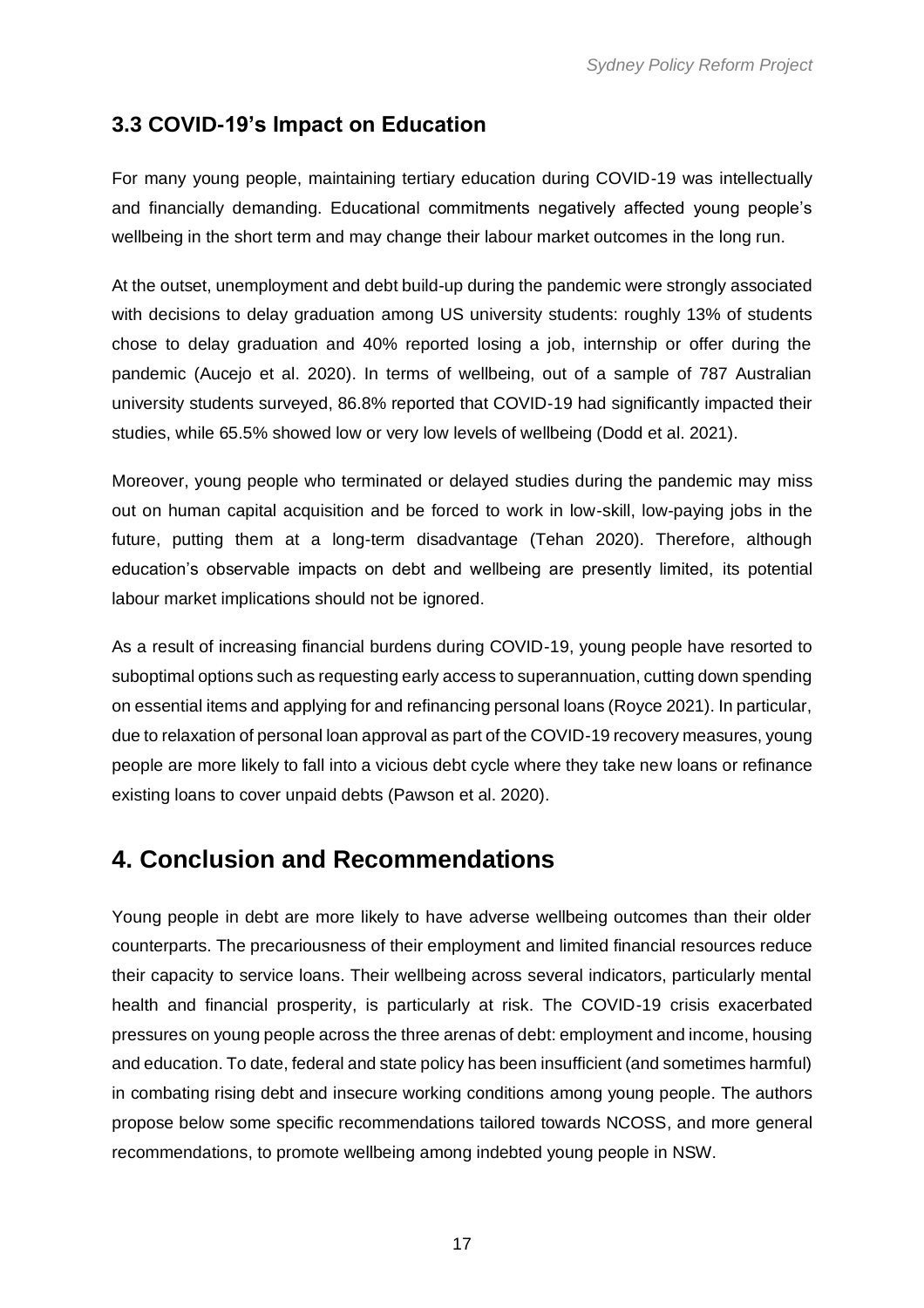The authors' **recommendations for NCOSS** are as follows:

- Develop NCOSS' definition of wellbeing to be in alignment with the OECD or the Australian Centre on Quality of Life definition. Additional dimensions of wellbeing will increase the impact of policy and research pursued by NCOSS.
- **Produce, or commission research on cross-sections of young people who are at risk.** For example, does debt impact the wellbeing outcomes of different races, gender, and socioeconomic status equally across the population?
- **Conduct further research into recent government education policies and whether they** mitigate or act as a barrier for young people's participation in higher education due to an increase in tuition fees and HECS debt.
- Collaborate and partner with local organisations to monitor the economic and mental wellbeing of young people in NSW who are homeowners or renters, to produce concrete data on the relationship between debt and wellbeing.
- Support education programs, in particular about personal finances, that allow young people in NSW to learn how to assess their needs and optimally take on debt in order to maintain their wellbeing sufficiently.
- Collaborate and partner with relevant organisations when a reform for HECS is proposed to produce submissions that advocate for a lesser burden of debt for young people.

The authors' **general recommendations** are as follows:

- **Advocate for further public awareness of young people's working rights and** entitlements to ensure compliance under the existing industrial laws and frameworks.
- Advocate for better policing practices of existing industrial frameworks to prevent the common occurrence of harmful and illegal employer practices.
- Advocate for an increase in the supply of affordable and social housing in order to compensate for the high cost of housing in NSW.
- Advocate for higher income support and rent subsidies for young people struggling with paying off their rent, especially due to the economic impact of COVID-19 on the casual workforce.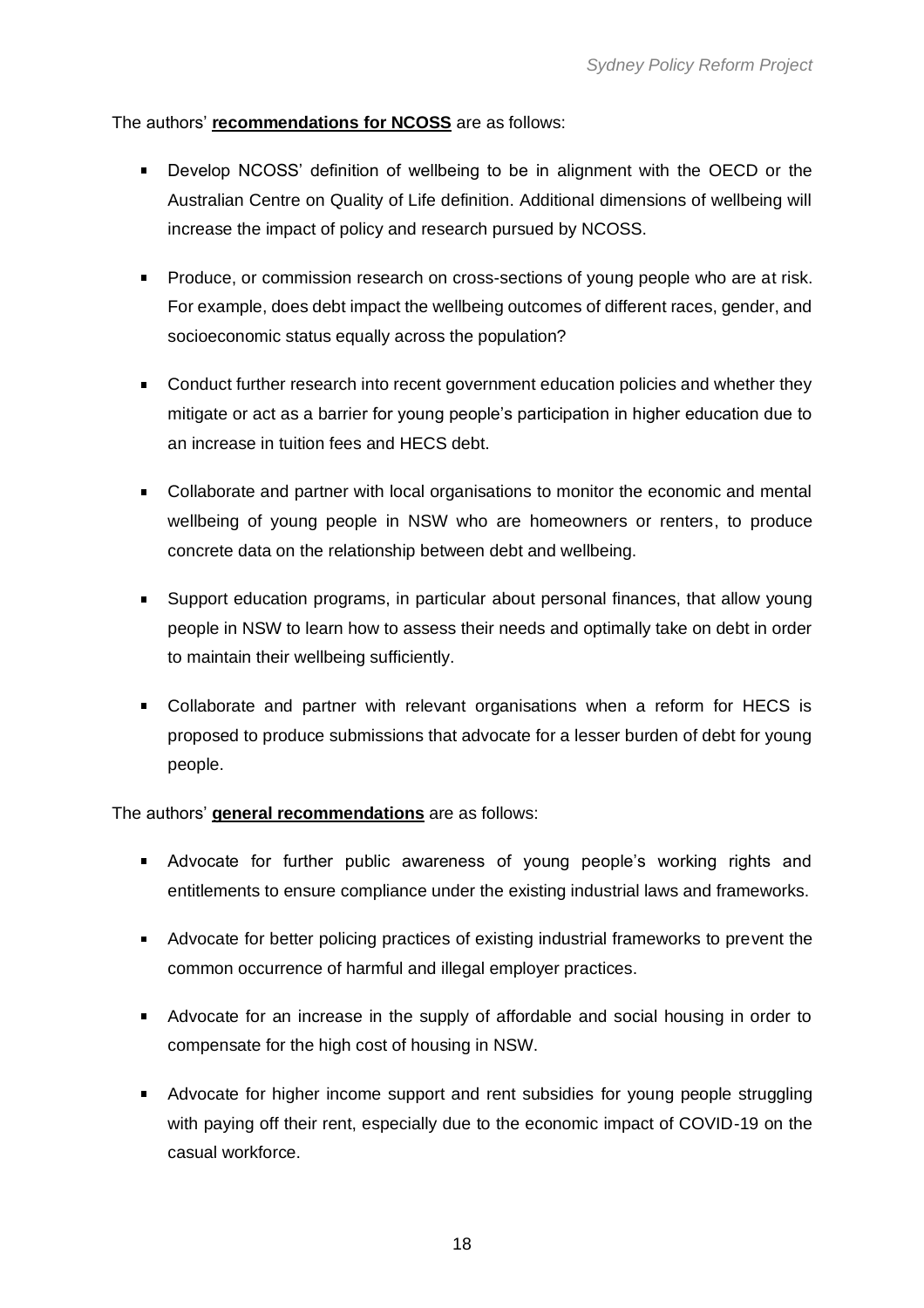## <span id="page-20-0"></span>**References**

- Achdut, N, & Refaeli, T 2020, 'Unemployment and Psychological Distress among Young People during the COVID-19 Pandemic: Psychological Resources and Risk Factors', *International Journal of Environmental Research and Public Health*, Volume 17 Issue 19, 7163, viewed 16 May 2021[,](https://doi.org/10.3390/ijerph17197163) [https://doi.org/10.3390/ijerph17197163.](https://doi.org/10.3390/ijerph17197163)
- Adkins, L, Cooper, M, & Konings, M 2020, *The Asset Economy*, Polity Press, Cambridge, UK.
- Aspirations 2018, *Aspirations: Supporting Students' Futures,* viewed 2 May 2021[,](https://www.aspirations.edu.au/the-research) [https://www.aspirations.edu.au/the-research.](https://www.aspirations.edu.au/the-research)
- Atkins, M, Callis, Z, Flatau, P, & Kaleveld, L 2020, *Covid-19 and Youth Unemployment: CSI Response*, Centre for Social Impact, viewed 8 April 2021[,](https://www.csi.edu.au/media/uploads/csi_fact_sheet_social_covid-19_youth_unemployment.pdf) [https://www.csi.edu.au/media/uploads/csi\\_fact\\_sheet\\_social\\_covid-](https://www.csi.edu.au/media/uploads/csi_fact_sheet_social_covid-19_youth_unemployment.pdf)19 youth unemployment.pdf.
- Aucejo, EM, French, J, Araya MPU, & Zafar, B 2020, The impact of COVID-19 on student experiences and expectations: Evidence from a survey, *Journal of Public Economics*, Volume 191, November 2020, 104271, viewed 16 May 2021[,](https://doi.org/10.1016/j.jpubeco.2020.104271) [https://doi.org/10.1016/j.jpubeco.2020.104271.](https://doi.org/10.1016/j.jpubeco.2020.104271)
- *Australian Academy of the Humanities* 2020, 'Senate Inquiry into the Higher Education Support Amendment (HESA) Bill 2020'*,* viewed 2 May 2021[,](https://www.humanities.org.au/wp-content/uploads/2020/09/AAH-Policy-2020-Senate-Inquiry-Job-Ready-Legislation.pdf) [https://www.humanities.org.au/wp-content/uploads/2020/09/AAH-Policy-2020-Senate-](https://www.humanities.org.au/wp-content/uploads/2020/09/AAH-Policy-2020-Senate-Inquiry-Job-Ready-Legislation.pdf)[Inquiry-Job-Ready-Legislation.pdf](https://www.humanities.org.au/wp-content/uploads/2020/09/AAH-Policy-2020-Senate-Inquiry-Job-Ready-Legislation.pdf) .
- Australian Bureau of Statistics 2018, *Housing Occupancy and Costs, The Survey of Income and Housing 2017-2018 Financial Year*, viewed 16 May 2021[,](https://www.abs.gov.au/statistics/people/housing/housing-occupancy-and-costs/2017-18) [https://www.abs.gov.au/statistics/people/housing/housing-occupancy-and-costs/2017-](https://www.abs.gov.au/statistics/people/housing/housing-occupancy-and-costs/2017-18) [18.](https://www.abs.gov.au/statistics/people/housing/housing-occupancy-and-costs/2017-18)
- Australian Bureau of Statistics 2020a, *Residential Property Prices Indexes: Eight Capital Cities,* viewed 16 May 2021[,](https://www.abs.gov.au/statistics/economy/price-indexes-and-inflation/residential-property-price-indexes-eight-capital-cities/latest-release) [https://www.abs.gov.au/statistics/economy/price-indexes](https://www.abs.gov.au/statistics/economy/price-indexes-and-inflation/residential-property-price-indexes-eight-capital-cities/latest-release)[and-inflation/residential-property-price-indexes-eight-capital-cities/latest-release.](https://www.abs.gov.au/statistics/economy/price-indexes-and-inflation/residential-property-price-indexes-eight-capital-cities/latest-release)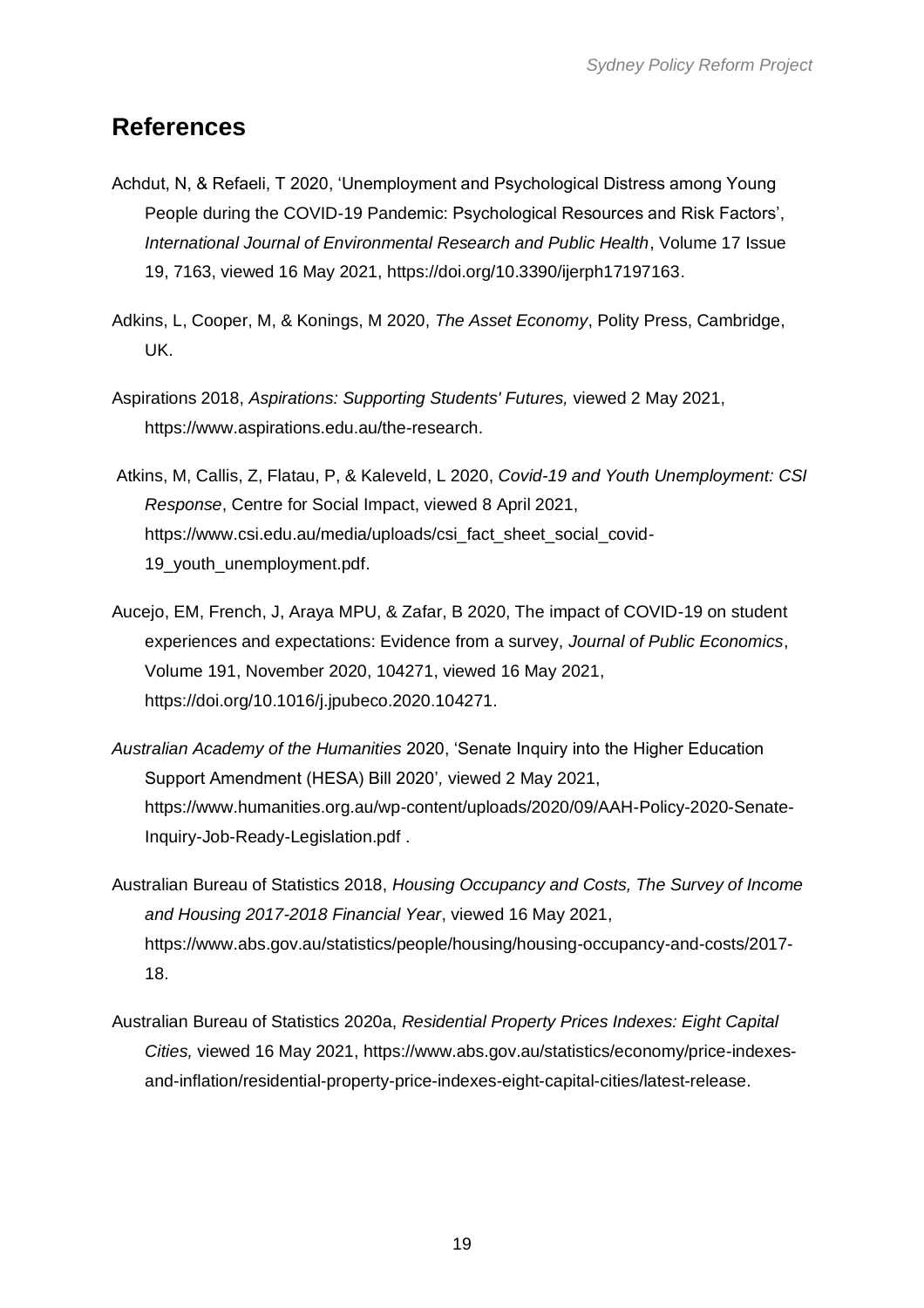- Australian Bureau of Statistics 2020b, *Average Weekly Earnings, Australia,* viewed 16 May 2021, [https://www.abs.gov.au/statistics/labour/earnings-and-work-hours/average](https://www.abs.gov.au/statistics/labour/earnings-and-work-hours/average-weekly-earnings-australia/nov-2020)[weekly-earnings-australia/nov-2020](https://www.abs.gov.au/statistics/labour/earnings-and-work-hours/average-weekly-earnings-australia/nov-2020)
- Australian Council of Trade Unions 2020, *Rebuilding Jobs and Our Economy Beyond the COVID-19 Health Crisis*, viewed 24 March 2021[,](https://www.actu.org.au/media/1449112/rebuilding-jobs-and-our-economy-post-covid-19.pdf) [https://www.actu.org.au/media/1449112/rebuilding-jobs-and-our-economy-post-covid-](https://www.actu.org.au/media/1449112/rebuilding-jobs-and-our-economy-post-covid-19.pdf)[19.pdf](https://www.actu.org.au/media/1449112/rebuilding-jobs-and-our-economy-post-covid-19.pdf)
- Australian Government Department of Education, Employment and Workplace Relations 2008, *State of Australia's Young People: A Report on the Social, Economic, Health and Family Lives of Young People*, viewed 16 May 2021, [https://files.eric.ed.gov/fulltext/ED511043.pdf.](https://files.eric.ed.gov/fulltext/ED511043.pdf)
- Australian Government 2020, *Higher Education Support Amendment (Job-Ready Graduates and Support Regional and Remote Students) Bill 2020,* viewed 16 May 2021[,https://parlinfo.aph.gov.au/parlInfo/download/legislation/billsdgs/7527030/upload\\_](https://parlinfo.aph.gov.au/parlInfo/download/legislation/billsdgs/7527030/upload_binary/7527030.pdf;fileType=application/pdf) [binary/7527030.pdf;fileType=application/pdf.](https://parlinfo.aph.gov.au/parlInfo/download/legislation/billsdgs/7527030/upload_binary/7527030.pdf;fileType=application/pdf)
- Australian Government 2020, *Job-ready Graduates Package – higher education reforms,*  viewed 2 May 2021[,](https://www.studyassist.gov.au/news/job-ready-graduates-package-higher-education-reforms-0) [https://www.studyassist.gov.au/news/job-ready-graduates](https://www.studyassist.gov.au/news/job-ready-graduates-package-higher-education-reforms-0)[package-higher-education-reforms-0.](https://www.studyassist.gov.au/news/job-ready-graduates-package-higher-education-reforms-0)
- Australian Government 2021, 'Millennial mental health toll spikes during COVID', *ANU*, Australian National University 2020, *Study Assist,* viewed 16 May 2021[,](https://www.anu.edu.au/news/all-news/millennial-mental-health-toll-spikes-during-covid) [https://www.anu.edu.au/news/all-news/millennial-mental-health-toll-spikes-during-covid.](https://www.anu.edu.au/news/all-news/millennial-mental-health-toll-spikes-during-covid)
- Australian Securities and Investments Commission 2018, *Report 600: Review of buy now pay later arrangements,* viewed 20 April 2021[,](https://libguides.ioe.ac.uk/c.php?g=482485&p=3299865) <https://libguides.ioe.ac.uk/c.php?g=482485&p=3299865>
- Australian Technology Network 2020, 'Minister for Education Dan Tehan National Press Club address', *Parliament of Australia,* viewed 2 May 2021[,](https://ministers.dese.gov.au/tehan/minister-education-dan-tehan-national-press-club-address) [https://ministers.dese.gov.au/tehan/minister-education-dan-tehan-national-press-club](https://ministers.dese.gov.au/tehan/minister-education-dan-tehan-national-press-club-address)[address.](https://ministers.dese.gov.au/tehan/minister-education-dan-tehan-national-press-club-address)
- Baker, E, Bentley, R, & Mason, K 2013, 'The Mental Health Effects of Housing Tenure: Causal or Compositional?', *Urban Studies*, Vol 50, Issue 2, viewed 16 May 2021[,](https://journals.sagepub.com/doi/10.1177/0042098012446992) [https://journals.sagepub.com/doi/10.1177/0042098012446992.](https://journals.sagepub.com/doi/10.1177/0042098012446992)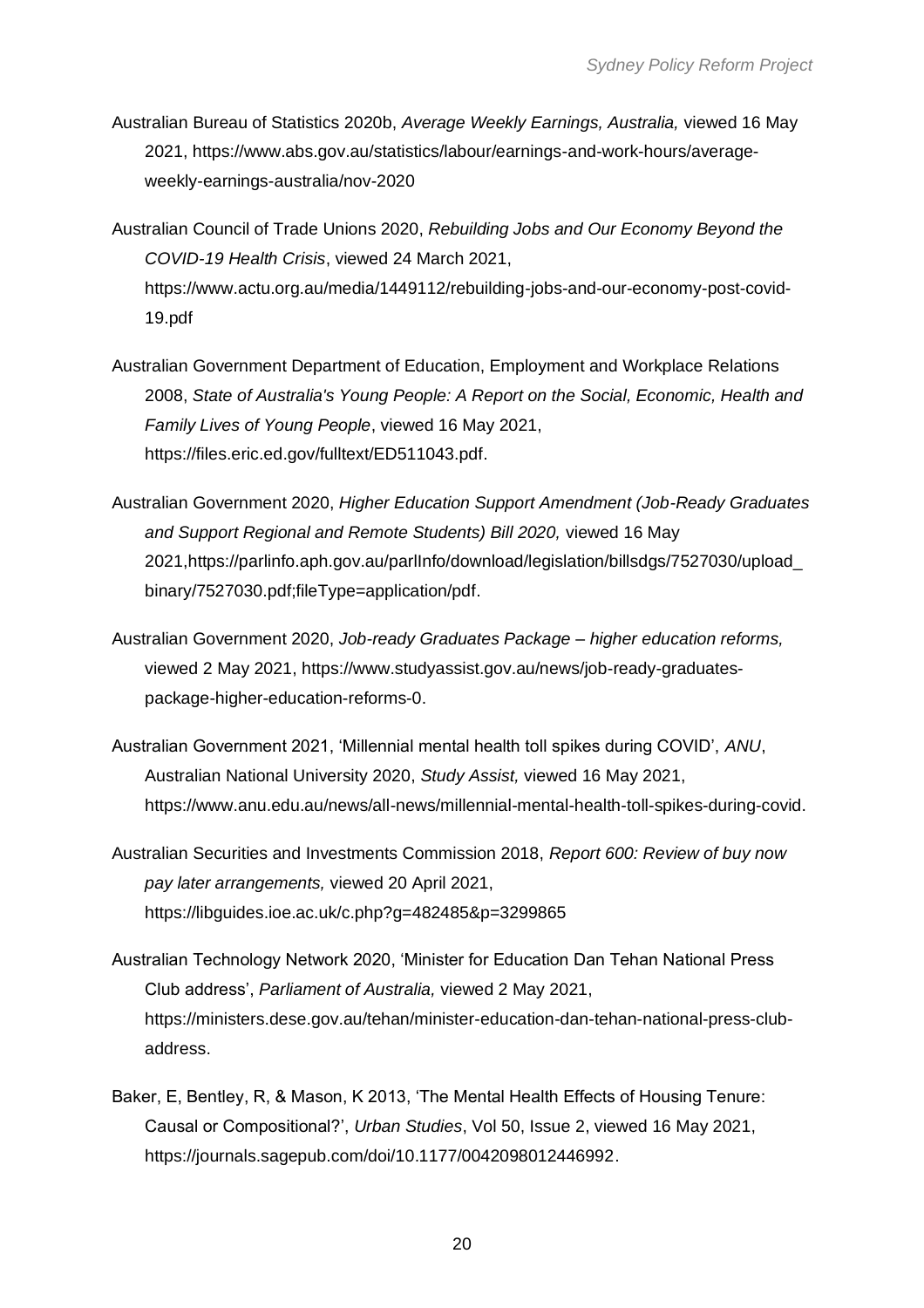- Ballester, A, Carmona, M, Fernandez, RB, Gonzalez, A, Jimenez, J, Martinez, E, Moulas, I, Peret, L, & Viano, C 2015, *Social and Psychological Dimensions of Personal Debt and the Debt Industry*, Palgrave Macmillan, UK.
- Barnes, J 2020, 'Defunding arts degrees is the latest battle in a 40-year culture war', *The Conversation,* viewed 16 May 2021[,](https://theconversation.com/defunding-arts-degrees-is-the-latest-battle-in-a-40-year-culture-war-141689) [https://theconversation.com/defunding-arts](https://theconversation.com/defunding-arts-degrees-is-the-latest-battle-in-a-40-year-culture-war-141689)[degrees-is-the-latest-battle-in-a-40-year-culture-war-141689.](https://theconversation.com/defunding-arts-degrees-is-the-latest-battle-in-a-40-year-culture-war-141689)
- Beer, A, Baker, E, Wood, G, & Raftery, P 2011, Housing Policy, Housing Assistance and the Wellbeing Dividend: Developing an Evidence Base for Post-GFC Economies, *Housing Studies*, Vol 26 Issue 7-8, viewed 16 May 2021[,](https://www.tandfonline.com/doi/abs/10.1080/02673037.2011.616993) [https://www.tandfonline.com/doi/abs/10.1080/02673037.2011.616993.](https://www.tandfonline.com/doi/abs/10.1080/02673037.2011.616993)
- Berger, LM, Collins, J, & Cuesta, L 2016, 'Household Debt and Adult Depressive Symptoms in the United States', *Journal of Family Economics*, Issue 37, pp. 42–57, viewed 16 May 2021[,](https://doi.org/10.1007/s10834-015-9443-6) [https://doi.org/10.1007/s10834-015-9443-6.](https://doi.org/10.1007/s10834-015-9443-6)
- Bessant, JC, & Johnson, G 2012, '"Dream On": Declining Homeownership Among Young People in Australia?', *Housing Theory and Society,* Vol 30(2), DOI:10.1080/14036096.2012.728151.
- Botha, F, de New, JP, de New, SC, Ribar, DC & Salamanca, N 2021 'Implications of COVID-19 labour market shocks for inequality in financial wellbeing', *Journal of Population Economics*, volume 34, pp. 655–689, viewed 16 May 2021[,](https://link.springer.com/article/10.1007/s00148-020-00821-2) [https://link.springer.com/article/10.1007/s00148-020-00821-2.](https://link.springer.com/article/10.1007/s00148-020-00821-2)
- Botha, F, Broadway, B, de New BC, and Wong, C 2020, *Financial autonomy among emerging adults in Australia,* Melbourne Institute Working Paper No. 30/20, viewed 8 April 2021[,](https://melbourneinstitute.unimelb.edu.au/__data/assets/pdf_file/0007/3574267/wp2020n30.pdf) [https://melbourneinstitute.unimelb.edu.au/\\_\\_data/assets/pdf\\_file/0007/3574267/wp2020](https://melbourneinstitute.unimelb.edu.au/__data/assets/pdf_file/0007/3574267/wp2020n30.pdf) [n30.pdf.](https://melbourneinstitute.unimelb.edu.au/__data/assets/pdf_file/0007/3574267/wp2020n30.pdf)
- Bowman, D, Allan, M, & Levin, I 2019, *Getting to work? Insights about the transition from education to employment from the Life Chances Study, Stage 11*, Brotherhood of St Lawrence – Research and Policy Centre, viewed 16 May 2021[,](http://library.bsl.org.au/jspui/bitstream/1/11317/1/Bowman_etal_Getting_to_work_Life_Chances_2019.pdf) [http://library.bsl.org.au/jspui/bitstream/1/11317/1/Bowman\\_etal\\_Getting\\_to\\_work\\_Life\\_C](http://library.bsl.org.au/jspui/bitstream/1/11317/1/Bowman_etal_Getting_to_work_Life_Chances_2019.pdf) [hances\\_2019.pdf.](http://library.bsl.org.au/jspui/bitstream/1/11317/1/Bowman_etal_Getting_to_work_Life_Chances_2019.pdf)
- Cassells, R., Duncan, A, Kelly, S, & Ong, R., 2015. *Beyond Our Means? Household Savings and Debt in Australia,* Perth, WA: Bankwest Curtin Economics Centre, viewed 21 May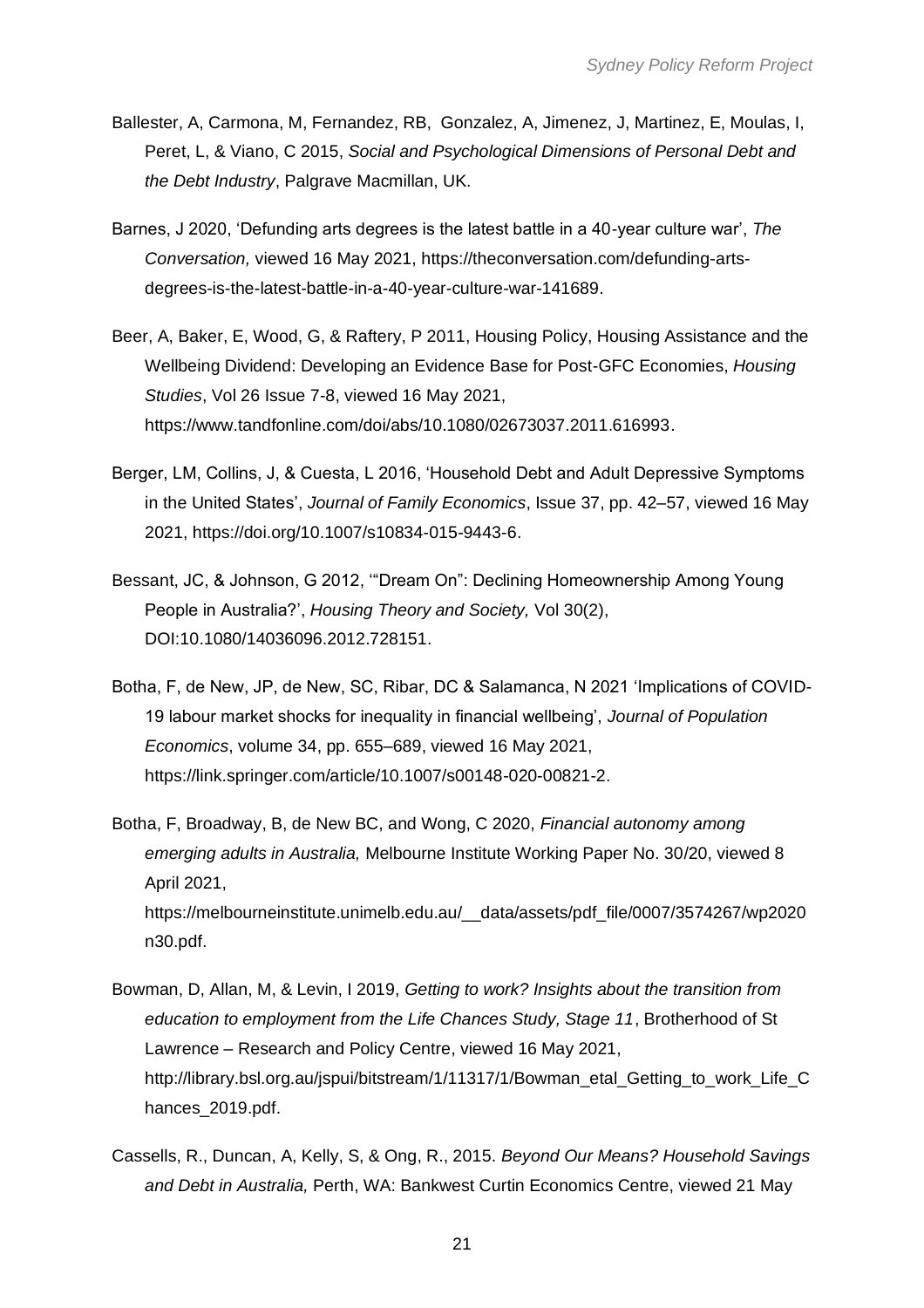2021,

[https://espace.curtin.edu.au/bitstream/handle/20.500.11937/24190/227235\\_227235.pdf](https://espace.curtin.edu.au/bitstream/handle/20.500.11937/24190/227235_227235.pdf?sequence=2&isAllowed=y) [?sequence=2&isAllowed=y.](https://espace.curtin.edu.au/bitstream/handle/20.500.11937/24190/227235_227235.pdf?sequence=2&isAllowed=y)

- Clark, B 2020, COVID-19 won't help young people buy homes unless we democratise the suburbs, viewed 16 May 2021[,](https://www.crikey.com.au/2020/05/18/covid-19-housing-affordability/) [https://www.crikey.com.au/2020/05/18/covid-19-housing](https://www.crikey.com.au/2020/05/18/covid-19-housing-affordability/)[affordability/](https://www.crikey.com.au/2020/05/18/covid-19-housing-affordability/)
- Consumer Policy Research Centre 2020, *COVID-19 and Consumers: from crisis to recovery*, viewed 29 March 2021[,](https://cprc.org.au/app/uploads/2020/11/CPRC-COVID-19-andConsumers-research-6-month-debt-trend-data-1.pdf) [https://cprc.org.au/app/uploads/2020/11/CPRC-](https://cprc.org.au/app/uploads/2020/11/CPRC-COVID-19-andConsumers-research-6-month-debt-trend-data-1.pdf)[COVID-19-andConsumers-research-6-month-debt-trend-data-1.pdf.](https://cprc.org.au/app/uploads/2020/11/CPRC-COVID-19-andConsumers-research-6-month-debt-trend-data-1.pdf)
- Department of Education 2021, *Job-ready Graduate Package,* viewed 16 May 2021[,](https://www.dese.gov.au/job-ready/improving-accountability-information-providers#Commonwealthandstudentcontributions) [https://www.dese.gov.au/job-ready/improving-accountability-information](https://www.dese.gov.au/job-ready/improving-accountability-information-providers#Commonwealthandstudentcontributions)[providers#Commonwealthandstudentcontributions.](https://www.dese.gov.au/job-ready/improving-accountability-information-providers#Commonwealthandstudentcontributions)
- Dodd, RH, Dadaczynski, K, Okan, O, McCaffery, KJ, & Pickles, K 2021, 'Psychological Wellbeing and Academic Experience of University Students in Australia during COVID-19', *International Journal of Environmental Research and Public Health*, Vol. 18, Issue 3, viewed 16 May 2021[,](https://www.mdpi.com/1660-4601/18/3/866) [https://www.mdpi.com/1660-4601/18/3/866.](https://www.mdpi.com/1660-4601/18/3/866)
- Duke, J, & Wright, S 2021, *Resilient housing market 'helpful' for COVID-19 economic recovery: RBA*, viewed 16 May 2021[,](https://www.smh.com.au/politics/federal/resilient-housing-market-helpful-for-covid-19-economic-recovery-rba-20210205-p56zu2.html) [https://www.smh.com.au/politics/federal/resilient](https://www.smh.com.au/politics/federal/resilient-housing-market-helpful-for-covid-19-economic-recovery-rba-20210205-p56zu2.html)[housing-market-helpful-for-covid-19-economic-recovery-rba-20210205-p56zu2.html.](https://www.smh.com.au/politics/federal/resilient-housing-market-helpful-for-covid-19-economic-recovery-rba-20210205-p56zu2.html)
- Ey, C 2017, *Higher Education Loan Program (HELP) and other student loans: a quick guide,*  viewed 16 May 2021[,](https://www.aph.gov.au/About_Parliament/Parliamentary_Departments/Parliamentary_Library/pubs/rp/rp1617/Quick_Guides/HELP) [https://www.aph.gov.au/About\\_Parliament/Parliamentary\\_Departments/Parliamentary\\_L](https://www.aph.gov.au/About_Parliament/Parliamentary_Departments/Parliamentary_Library/pubs/rp/rp1617/Quick_Guides/HELP) [ibrary/pubs/rp/rp1617/Quick\\_Guides/HELP.](https://www.aph.gov.au/About_Parliament/Parliamentary_Departments/Parliamentary_Library/pubs/rp/rp1617/Quick_Guides/HELP)
- Gee, G, Gentile, D, & Walsemann, K 2015. Sick of our loans: Student borrowing and the mental health of young adults in the United States, *Social Science & Medicine,* Vol. 124, pp. 85-93.
- Gilfillan, G 2016, *Developments in the Young people Labour Market Since the GFC*, viewed 16 May 2021, [https://www.aph.gov.au/About\\_Parliament/Parliamentary\\_Departments/Parliamentary\\_L](https://www.aph.gov.au/About_Parliament/Parliamentary_Departments/Parliamentary_Library/pubs/rp/rp1617/YouthLabourMarketGFC)

[ibrary/pubs/rp/rp1617/YouthLabourMarketGFC.](https://www.aph.gov.au/About_Parliament/Parliamentary_Departments/Parliamentary_Library/pubs/rp/rp1617/YouthLabourMarketGFC)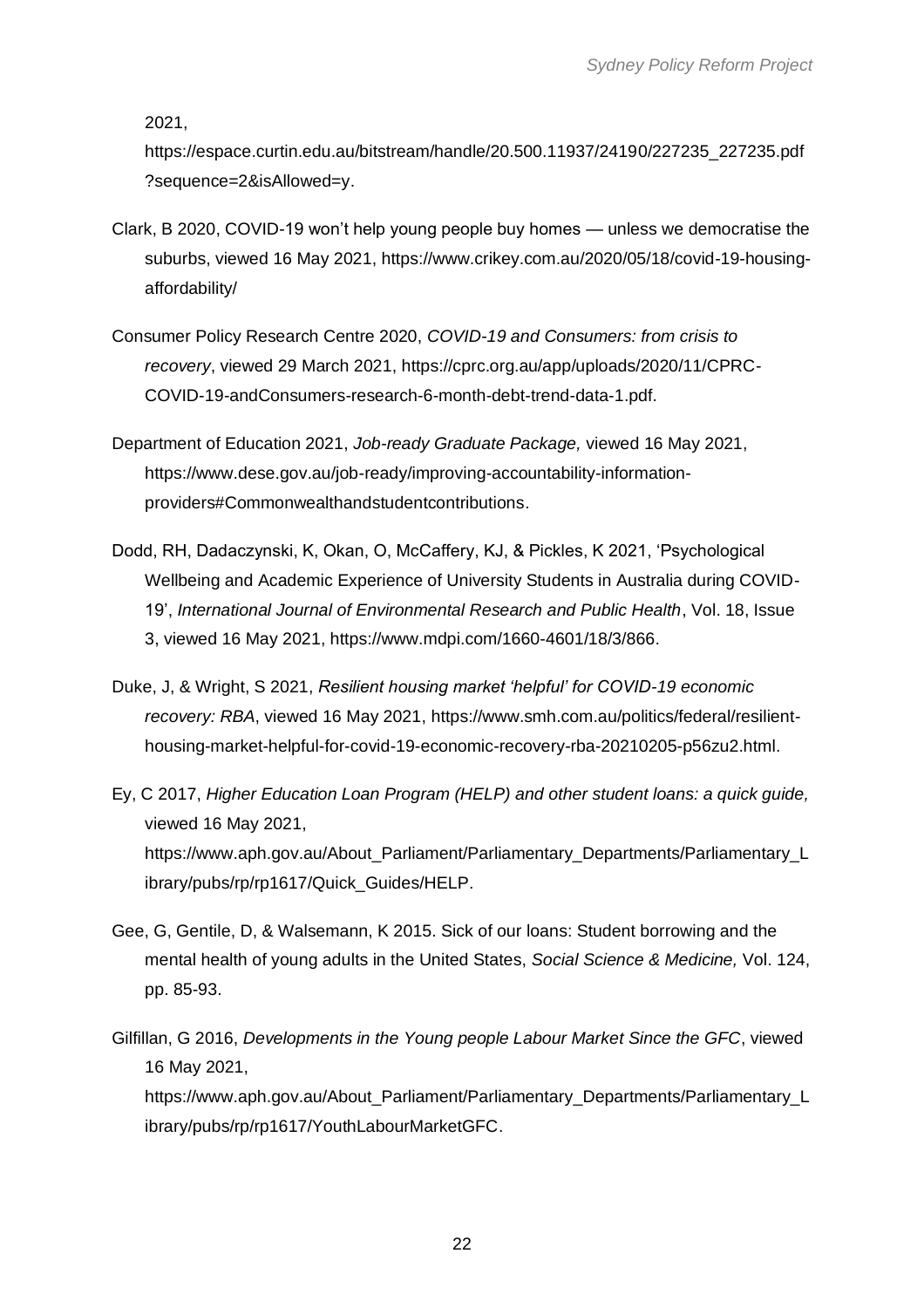Gilfillan, G 2020a, *COVID-19: Labour Market Impacts on Key Demographic Groups, Industries and Regions*, viewed 16 May 2021[,](https://www.aph.gov.au/About_Parliament/Parliamentary_Departments/Parliamentary_Library/pubs/rp/rp2021/COVID-19-Stat_Snapshot#_Toc54358700) [https://www.aph.gov.au/About\\_Parliament/Parliamentary\\_Departments/Parliamentary\\_L](https://www.aph.gov.au/About_Parliament/Parliamentary_Departments/Parliamentary_Library/pubs/rp/rp2021/COVID-19-Stat_Snapshot#_Toc54358700) [ibrary/pubs/rp/rp2021/COVID-19-Stat\\_Snapshot#\\_Toc54358700.](https://www.aph.gov.au/About_Parliament/Parliamentary_Departments/Parliamentary_Library/pubs/rp/rp2021/COVID-19-Stat_Snapshot#_Toc54358700)

- Gilfillan, G 2020b, *COVID-19: Impacts on Casual Workers in Australia—A Statistical Snapshot*, viewed 16 May 2021[,](https://www.aph.gov.au/About_Parliament/Parliamentary_Departments/Parliamentary_Library/pubs/rp/rp1920/StatisticalSnapshotCasualWorkersAustralia) [https://www.aph.gov.au/About\\_Parliament/Parliamentary\\_Departments/Parliamentary\\_L](https://www.aph.gov.au/About_Parliament/Parliamentary_Departments/Parliamentary_Library/pubs/rp/rp1920/StatisticalSnapshotCasualWorkersAustralia) [ibrary/pubs/rp/rp1920/StatisticalSnapshotCasualWorkersAustralia.](https://www.aph.gov.au/About_Parliament/Parliamentary_Departments/Parliamentary_Library/pubs/rp/rp1920/StatisticalSnapshotCasualWorkersAustralia)
- Hiscock, R, Macintyre, S, Kearns, A & Ellaway, A 2003, 'Residents and Residence: Factors Predicting the Health Disadvantage of Social Renters Compared to Owner‐Occupiers', *Social Issues*, Vol 59, Issue 3, viewed 16 May 2021[,](https://doi.org/10.1111/1540-4560.00076) [https://doi.org/10.1111/1540-](https://doi.org/10.1111/1540-4560.00076) [4560.00076.](https://doi.org/10.1111/1540-4560.00076)
- Hu, M, Lee AD, & Zou, D 2021, *COVID-19 and Housing Prices: Australian Evidence with Daily Hedonic Returns, Finance Research Letters*, 101960, viewed 16 May 2021[,](https://doi.org/10.1016/j.frl.2021.101960) [https://doi.org/10.1016/j.frl.2021.101960.](https://doi.org/10.1016/j.frl.2021.101960)
- Jackson, K 2003, *The Higher Education Contribution Scheme,* viewed 16 May 2021[,](https://www.aph.gov.au/about_parliament/parliamentary_departments/parliamentary_library/publications_archive/archive/hecs) [https://www.aph.gov.au/about\\_parliament/parliamentary\\_departments/parliamentary\\_lib](https://www.aph.gov.au/about_parliament/parliamentary_departments/parliamentary_library/publications_archive/archive/hecs) [rary/publications\\_archive/archive/hecs.](https://www.aph.gov.au/about_parliament/parliamentary_departments/parliamentary_library/publications_archive/archive/hecs)
- Kawohl, W, & Nordt, C 2020, COVID-19, *Unemployment, and Suicide*, viewed 16 May 2021[,](https://www.thelancet.com/journals/lanpsy/article/PIIS2215-0366(20)30141-3/fulltext) [https://www.thelancet.com/journals/lanpsy/article/PIIS2215-0366\(20\)30141-3/fulltext.](https://www.thelancet.com/journals/lanpsy/article/PIIS2215-0366(20)30141-3/fulltext)
- Mackenzie, M 2018, 'The erosion of minimum wage policy in Australia and labour's shrinking share of total income.' *Journal of Australian Political Economy*, vol. 81, pp. 52-77.
- Marsh, S 2021, Australia's property prices hit fresh record high after COVID-19 pandemic, viewed 16 May 2021[,](https://www.9news.com.au/national/australia-property-prices-hit-record-highs-how-long-it-takes-to-afford-a-house/69921da3-ba6f-4d32-828e-6ad9e04c7e12) [https://www.9news.com.au/national/australia-property-prices-hit](https://www.9news.com.au/national/australia-property-prices-hit-record-highs-how-long-it-takes-to-afford-a-house/69921da3-ba6f-4d32-828e-6ad9e04c7e12)[record-highs-how-long-it-takes-to-afford-a-house/69921da3-ba6f-4d32-828e-](https://www.9news.com.au/national/australia-property-prices-hit-record-highs-how-long-it-takes-to-afford-a-house/69921da3-ba6f-4d32-828e-6ad9e04c7e12)[6ad9e04c7e12.](https://www.9news.com.au/national/australia-property-prices-hit-record-highs-how-long-it-takes-to-afford-a-house/69921da3-ba6f-4d32-828e-6ad9e04c7e12)
- NAB Group Economics 2020, *NAB Health Australian Wellbeing Report: Q4 2020*, viewed 16 May 2021[,](https://business.nab.com.au/nab-health-australian-wellbeing-report-q4-2020-44782/) [https://business.nab.com.au/nab-health-australian-wellbeing-report-q4-2020-](https://business.nab.com.au/nab-health-australian-wellbeing-report-q4-2020-44782/) [44782/.](https://business.nab.com.au/nab-health-australian-wellbeing-report-q4-2020-44782/)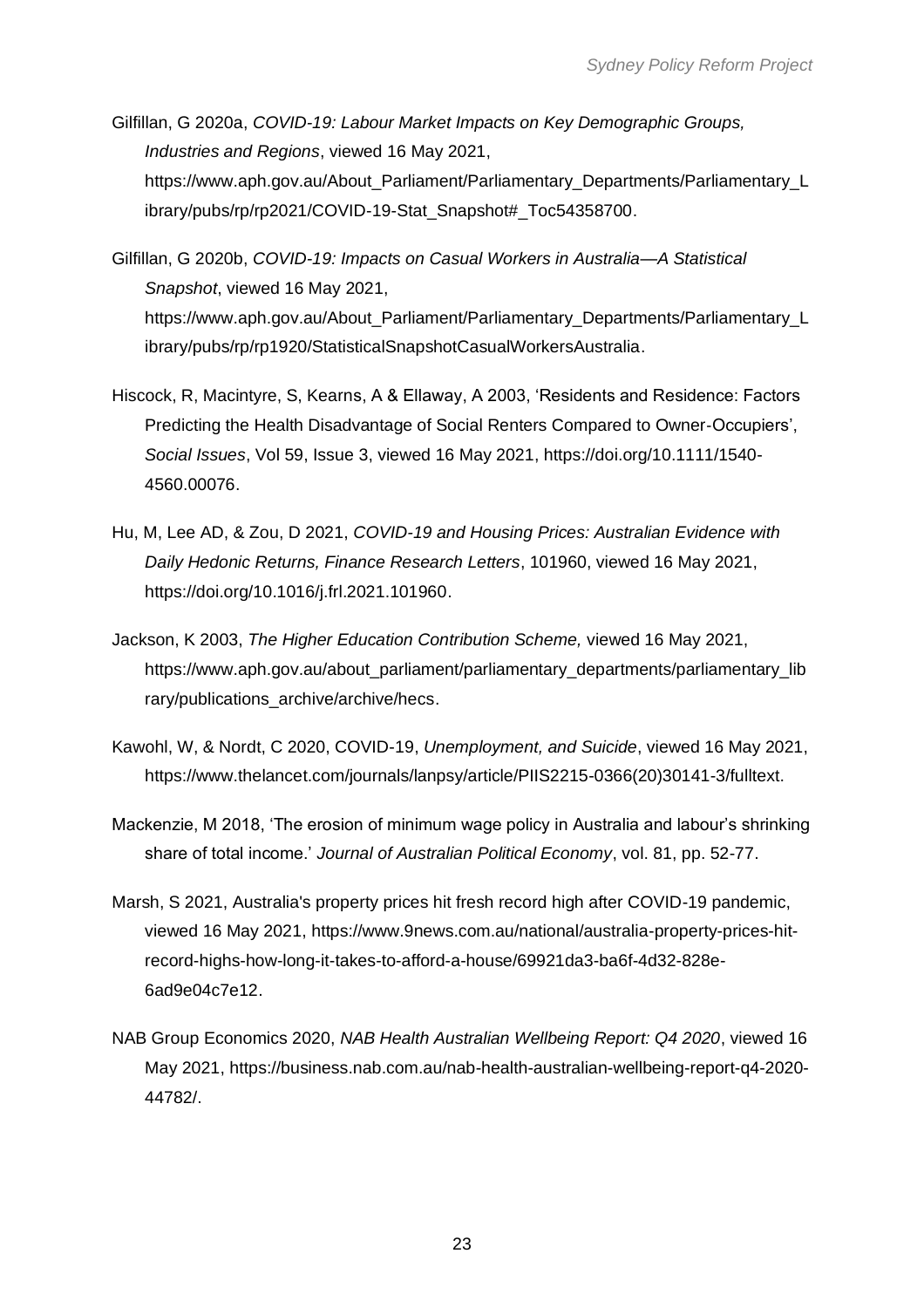- National Housing Supply Council 2011, *National Housing Supply Council: Key findings of the 2011 State of Supply Report*, viewed 16 May 2021[,](https://treasury.gov.au/publication/state-of-supply-report-2011) [https://treasury.gov.au/publication/state-of-supply-report-2011.](https://treasury.gov.au/publication/state-of-supply-report-2011)
- Nicholas, B, Ben, E, Matthew, G, & Kate, S 2020, 'COVID-19 and mortgage and rental payments: May 2020', *The Australian National University*, viewed 16 May 2021[,](http://hdl.handle.net/1885/213190) [http://hdl.handle.net/1885/213190.](http://hdl.handle.net/1885/213190)
- Nissen, S, Hayward, B, & McManus, R 2019, 'Student debt and wellbeing: a research agenda', *Kotuitui: New Zealand Journal of Social Sciences Online,* Vol. 14(2), pp. 245- 246.
- NSW Department of Education 2019, *Annual Report 2019,* viewed 16 May 2021, [https://education.nsw.gov.au/content/dam/main-education/en/home/about-us/strategies](https://education.nsw.gov.au/content/dam/main-education/en/home/about-us/strategies-and-reports/annual-reports/2019-annual-report.pdf)[and-reports/annual-reports/2019-annual-report.pdf.](https://education.nsw.gov.au/content/dam/main-education/en/home/about-us/strategies-and-reports/annual-reports/2019-annual-report.pdf)
- O'Keeffe, P, Johnson, B, & Daley, K 2021, 'Continuing the precedent: Financially disadvantaging young people in "unprecedented" COVID-19 times', *Australian Social Policy Association*, Issues 2021, 1–18, viewed 16 May 2021, DOI: 10.1002/ajs4.152.
- OECD 2013, *Well-Being,* viewed 16 May 2021[,](https://www.oecd.org/sdd/OECD-stat-work-2013-well-being.pdf) [https://www.oecd.org/sdd/OECD-stat-work-](https://www.oecd.org/sdd/OECD-stat-work-2013-well-being.pdf)[2013-well-being.pdf.](https://www.oecd.org/sdd/OECD-stat-work-2013-well-being.pdf)
- OECD 2020, *OECD Better Life Initiative: How's Life in Australia?*, viewed 16 May 2021[,](https://www.oecd.org/statistics/Better-Life-Initiative-country-note-Australia.pdf) [https://www.oecd.org/statistics/Better-Life-Initiative-country-note-Australia.pdf.](https://www.oecd.org/statistics/Better-Life-Initiative-country-note-Australia.pdf)
- Parkinson, S, Rowley, S, Stone, W, James, A, Spinney, A, & Reynolds, M 2019, 'Young Australians and the housing aspirations gap', *Australian Housing and Urban Research Institute,* viewed 16 May 2021[,https://www.ahuri.edu.au/\\_\\_data/assets/pdf\\_file/0019/44605/AHURI-Final-Report-](https://www.ahuri.edu.au/__data/assets/pdf_file/0019/44605/AHURI-Final-Report-318-Young-Australians-and-the-housing-aspirations-gap.pdf)[318-Young-Australians-and-the-housing-aspirations-gap.pdf.](https://www.ahuri.edu.au/__data/assets/pdf_file/0019/44605/AHURI-Final-Report-318-Young-Australians-and-the-housing-aspirations-gap.pdf)
- Partington, R 2021, *Youth Unemployment: The Young Workers Hit Hard by the Covid Crisis*, viewed 16 May 2021[,](https://www.theguardian.com/society/2021/apr/21/youth-unemployment-the-young-workers-hit-hard-by-the-covid-crisis) [https://www.theguardian.com/society/2021/apr/21/youth](https://www.theguardian.com/society/2021/apr/21/youth-unemployment-the-young-workers-hit-hard-by-the-covid-crisis)[unemployment-the-young-workers-hit-hard-by-the-covid-crisis.](https://www.theguardian.com/society/2021/apr/21/youth-unemployment-the-young-workers-hit-hard-by-the-covid-crisis)
- Pawson, H, Martin, C, Sisson, A, Thompson, S, Fitzpatrick, S, & Marsh, A 2021, *Covid-19: Rental Housing And Homelessness Impacts – An Initial Analysis*, viewed 16 May 2021[,](http://povertyandinequality.acoss.org.au/wp-content/uploads/2021/02/COVID19_Rental-housing-and-homelessness-impacts_report-1.pdf) [http://povertyandinequality.acoss.org.au/wp-content/uploads/2021/02/COVID19\\_Rental](http://povertyandinequality.acoss.org.au/wp-content/uploads/2021/02/COVID19_Rental-housing-and-homelessness-impacts_report-1.pdf)[housing-and-homelessness-impacts\\_report-1.pdf.](http://povertyandinequality.acoss.org.au/wp-content/uploads/2021/02/COVID19_Rental-housing-and-homelessness-impacts_report-1.pdf)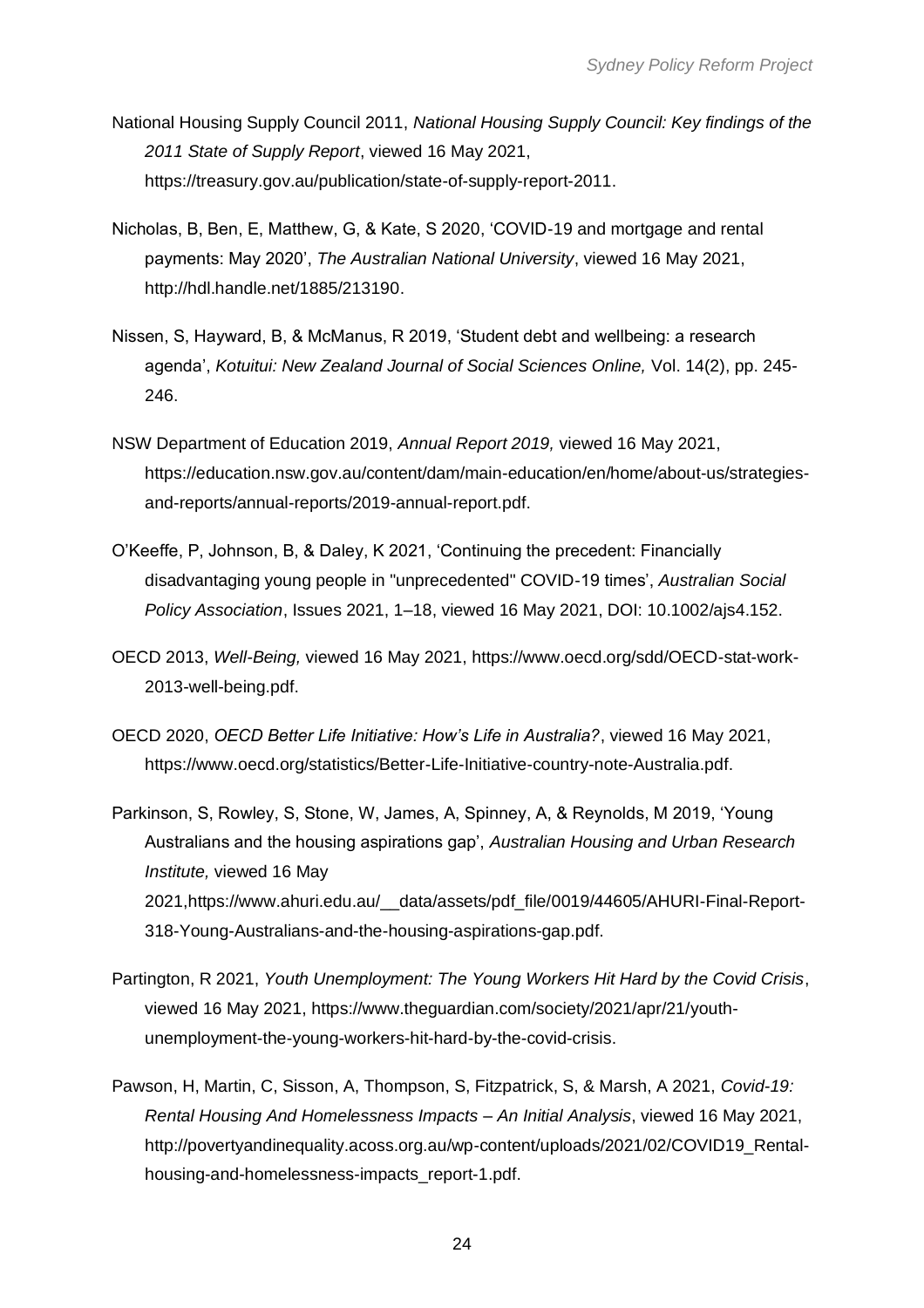- Quality Indicators for Learning and Teaching 2020, *Quality Indicators for Learning and Teaching,* viewed 2 May 2021[,](https://www.qilt.edu.au/docs/default-source/gos-reports/2019-gos/2019-gos-national-report.pdf) [https://www.qilt.edu.au/docs/default-source/gos](https://www.qilt.edu.au/docs/default-source/gos-reports/2019-gos/2019-gos-national-report.pdf)[reports/2019-gos/2019-gos-national-report.pdf](https://www.qilt.edu.au/docs/default-source/gos-reports/2019-gos/2019-gos-national-report.pdf) .
- Rayner, J 2016, *Generation Less: How Australia is Cheating the Young*, Redback Publishing, Melbourne, Australia.
- Raynor, K, Panza, L 2020, *The Impact Of Covid-19 on Victorian Share Households*, viewed 16 May 2021[,](https://research.unimelb.edu.au/__data/assets/pdf_file/0028/165934/The-impact-of-COVID-19-on-Victorian-share-households.pdf) [https://research.unimelb.edu.au/\\_\\_data/assets/pdf\\_file/0028/165934/The](https://research.unimelb.edu.au/__data/assets/pdf_file/0028/165934/The-impact-of-COVID-19-on-Victorian-share-households.pdf)[impact-of-COVID-19-on-Victorian-share-households.pdf.](https://research.unimelb.edu.au/__data/assets/pdf_file/0028/165934/The-impact-of-COVID-19-on-Victorian-share-households.pdf)
- *Roy Morgan Update: March 2021 Australia & COVID-19 Tracing the Economic Impact* 2021, Roy Morgan, viewed 16 May 2021, roymorgan.com/findings/8653-roy-morgan-covid-19 economic-story-so-far-march-update-2021-202103090654.
- Royce, K 2021, Young people drowning in debt: 'Don't borrow your way out of a recession', *The Guardian*, viewed 16 May 2021, [https://www.theguardian.com/australia](https://www.theguardian.com/australia-news/2021/jan/02/young-people-drowning-in-debt-dont-borrow-your-way-out-of-a-recession)[news/2021/jan/02/young-people-drowning-in-debt-dont-borrow-your-way-out-of-a](https://www.theguardian.com/australia-news/2021/jan/02/young-people-drowning-in-debt-dont-borrow-your-way-out-of-a-recession)[recession.](https://www.theguardian.com/australia-news/2021/jan/02/young-people-drowning-in-debt-dont-borrow-your-way-out-of-a-recession)
- Tehan, D 2020, *Minister for Education Dan Tehan National Press Club address*, viewed 16 May 2021[,](https://ministers.dese.gov.au/tehan/minister-education-dan-tehan-national-press-club-address?fbclid=IwAR25Eq7qNB3RoW71AgXpUddAqdaUBlIs_qQgDQi90xFvoirCblQbVnFH_1M) [https://ministers.dese.gov.au/tehan/minister-education-dan-tehan-national](https://ministers.dese.gov.au/tehan/minister-education-dan-tehan-national-press-club-address?fbclid=IwAR25Eq7qNB3RoW71AgXpUddAqdaUBlIs_qQgDQi90xFvoirCblQbVnFH_1M)[press-club](https://ministers.dese.gov.au/tehan/minister-education-dan-tehan-national-press-club-address?fbclid=IwAR25Eq7qNB3RoW71AgXpUddAqdaUBlIs_qQgDQi90xFvoirCblQbVnFH_1M)[address?fbclid=IwAR25Eq7qNB3RoW71AgXpUddAqdaUBlIs\\_qQgDQi90xFvoirCblQbV](https://ministers.dese.gov.au/tehan/minister-education-dan-tehan-national-press-club-address?fbclid=IwAR25Eq7qNB3RoW71AgXpUddAqdaUBlIs_qQgDQi90xFvoirCblQbVnFH_1M) [nFH\\_1M.](https://ministers.dese.gov.au/tehan/minister-education-dan-tehan-national-press-club-address?fbclid=IwAR25Eq7qNB3RoW71AgXpUddAqdaUBlIs_qQgDQi90xFvoirCblQbVnFH_1M)
- The Department of Education, Skills and Employment 2020, *15 going on 25: Insights from the Longitudinal Surveys of Australian Youth (LSAY),* viewed 8 April 2021[,](https://www.dese.gov.au/school-work-transitions/resources/15-going-25-insights-longitudinal-surveys-australian-youth-lsay) [https://www.dese.gov.au/school-work-transitions/resources/15-going-25-insights](https://www.dese.gov.au/school-work-transitions/resources/15-going-25-insights-longitudinal-surveys-australian-youth-lsay)[longitudinal-surveys-australian-youth-lsay.](https://www.dese.gov.au/school-work-transitions/resources/15-going-25-insights-longitudinal-surveys-australian-youth-lsay)
- The Senate Economics References Committee 2019, *Credit and Hardship: report of the Senate inquiry into credit and financial products targeted at Australians at risk of financial hardship*, viewed 16 May 2021[,](https://www.aph.gov.au/Parliamentary_Business/Committees/Senate/Economics/Creditfinancialservices/Report) [https://www.aph.gov.au/Parliamentary\\_Business/Committees/Senate/Economics/Creditf](https://www.aph.gov.au/Parliamentary_Business/Committees/Senate/Economics/Creditfinancialservices/Report) [inancialservices/Report.](https://www.aph.gov.au/Parliamentary_Business/Committees/Senate/Economics/Creditfinancialservices/Report)
- The Young Workers Centre 2017, *Young Workers Snapshot: The Great Wage Rip-off, Victoria*, viewed 28 March 2021[,](https://d3n8a8pro7vhmx.cloudfront.net/victorianunions/pages/1411/attachments/original/1493954358/Young_Workers_Snapshot_The_Great_Wage_Ripoff_final.pdf?1493954358) [https://d3n8a8pro7vhmx.cloudfront.net/victorianunions/pages/1411/attachments/original/](https://d3n8a8pro7vhmx.cloudfront.net/victorianunions/pages/1411/attachments/original/1493954358/Young_Workers_Snapshot_The_Great_Wage_Ripoff_final.pdf?1493954358)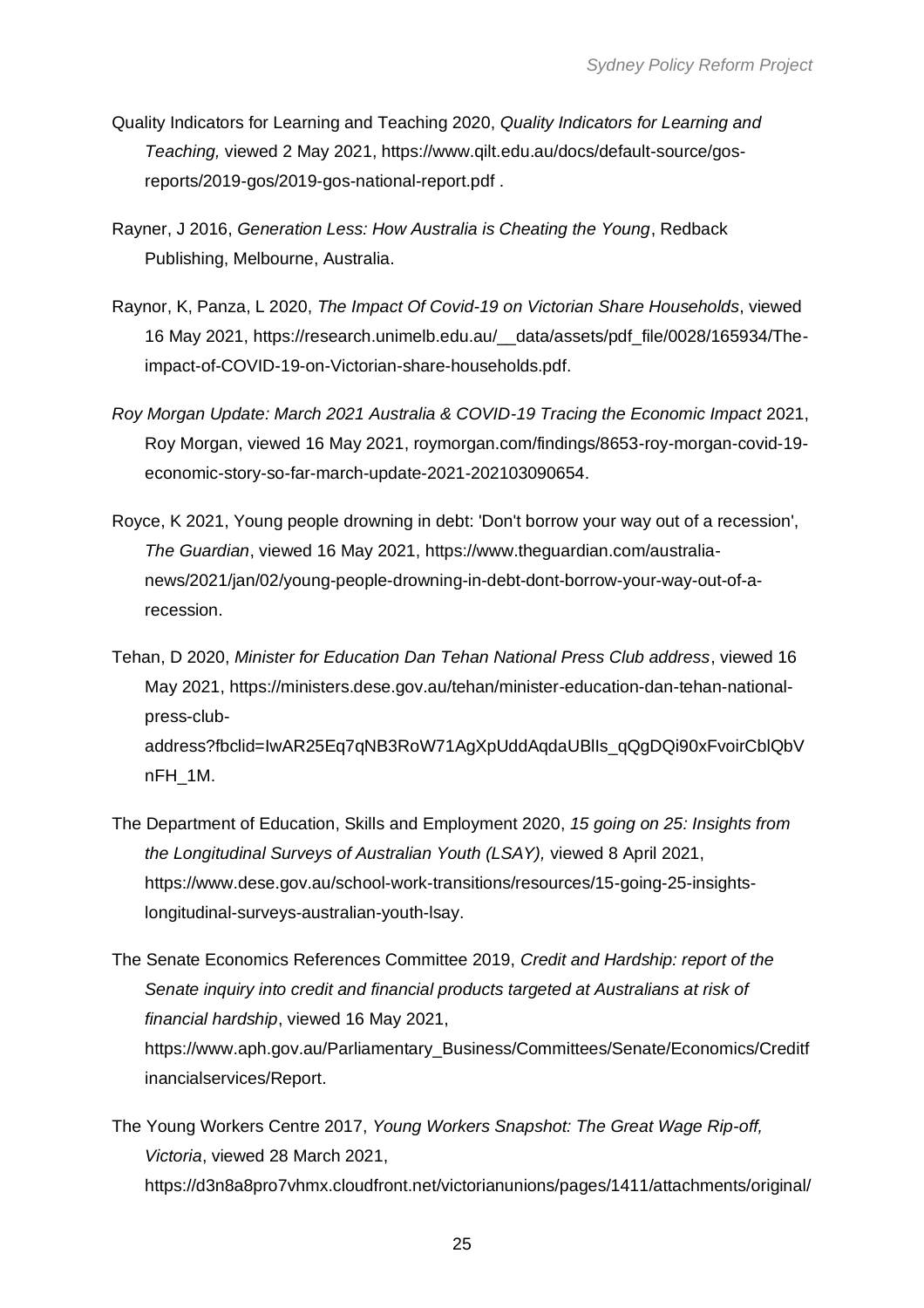[1493954358/Young\\_Workers\\_Snapshot\\_The\\_Great\\_Wage\\_Ripoff\\_final.pdf?14939543](https://d3n8a8pro7vhmx.cloudfront.net/victorianunions/pages/1411/attachments/original/1493954358/Young_Workers_Snapshot_The_Great_Wage_Ripoff_final.pdf?1493954358) [58.](https://d3n8a8pro7vhmx.cloudfront.net/victorianunions/pages/1411/attachments/original/1493954358/Young_Workers_Snapshot_The_Great_Wage_Ripoff_final.pdf?1493954358)

- Universities Australia 2020, *Facts and Figures 2020,* viewed 16 May 2021[,](https://www.universitiesaustralia.edu.au/wp-content/uploads/2020/11/200917-HE-Facts-and-Figures-2020.pdf) [https://www.universitiesaustralia.edu.au/wp-content/uploads/2020/11/200917-HE-Facts](https://www.universitiesaustralia.edu.au/wp-content/uploads/2020/11/200917-HE-Facts-and-Figures-2020.pdf)[and-Figures-2020.pdf.](https://www.universitiesaustralia.edu.au/wp-content/uploads/2020/11/200917-HE-Facts-and-Figures-2020.pdf)
- Van der Deijl, WJA 2017, *The measurement of Wellbeing in Economics: Philosophical explorations*, viewed 16 May 2021, [http://www.acqol.com.au/uploads/theses/thesis-van](http://www.acqol.com.au/uploads/theses/thesis-van-der-deijl-wja.pdf)[der-deijl-wja.pdf.](http://www.acqol.com.au/uploads/theses/thesis-van-der-deijl-wja.pdf)
- Visentin, L, 2020. *University Fees are Changing How Will it Affect You?,* viewed 16 May 2021[,](https://www.smh.com.au/politics/federal/university-fees-are-changing-how-will-it-affect-you-20201009-p563ib.html) [https://www.smh.com.au/politics/federal/university-fees-are-changing-how-will-it](https://www.smh.com.au/politics/federal/university-fees-are-changing-how-will-it-affect-you-20201009-p563ib.html)[affect-you-20201009-p563ib.html.](https://www.smh.com.au/politics/federal/university-fees-are-changing-how-will-it-affect-you-20201009-p563ib.html)
- Wachter, TV 2020, 'Lost Generations: Long‐Term Effects of the COVID‐19 Crisis on Job Losers and Labour Market Entrants, and Options for Policy', *Special Issue: The COVID*‐ *19 Economic Crisis*, Volume41, Issue3, viewed 16 May 2021[,](https://doi.org/10.1111/1475-5890.12247) [https://doi.org/10.1111/1475-5890.12247.](https://doi.org/10.1111/1475-5890.12247)
- Watkins, JP 2010, 'Rescuing the Rentier Neoliberalism, Social Imbalance and the Current Economic Crisis: A Synthesis of Keynes, Galbraith, and Minsky', *Journal of Economic Issues*, Vol. 44(2), pp. 471 – 478.
- Yates, J, & Milligan, V 2007, 'Housing affordability: a 21st century problem, National Research Venture 3: Housing affordability for lower income Australians', *Australian Housing and Urban Research Institute,* viewed 16 May 2021, [https://www.ahuri.edu.au/\\_\\_data/assets/pdf\\_file/0018/2178/AHURI\\_Final\\_Report\\_No10](https://www.ahuri.edu.au/__data/assets/pdf_file/0018/2178/AHURI_Final_Report_No105_Housing_affordability_a_21st_century_problem.pdf) 5 Housing affordability a 21st century problem.pdf.
- Ziffer, D 2020, *Coronavirus rental hardship 'kicked down the road' to spring of 'carnage'*, viewed 16 May 2021[,](https://www.abc.net.au/news/2020-05-19/coronavirus-rental-hardship-pushed-down-the-line/12259322) [https://www.abc.net.au/news/2020-05-19/coronavirus-rental](https://www.abc.net.au/news/2020-05-19/coronavirus-rental-hardship-pushed-down-the-line/12259322)[hardship-pushed-down-the-line/12259322.](https://www.abc.net.au/news/2020-05-19/coronavirus-rental-hardship-pushed-down-the-line/12259322)